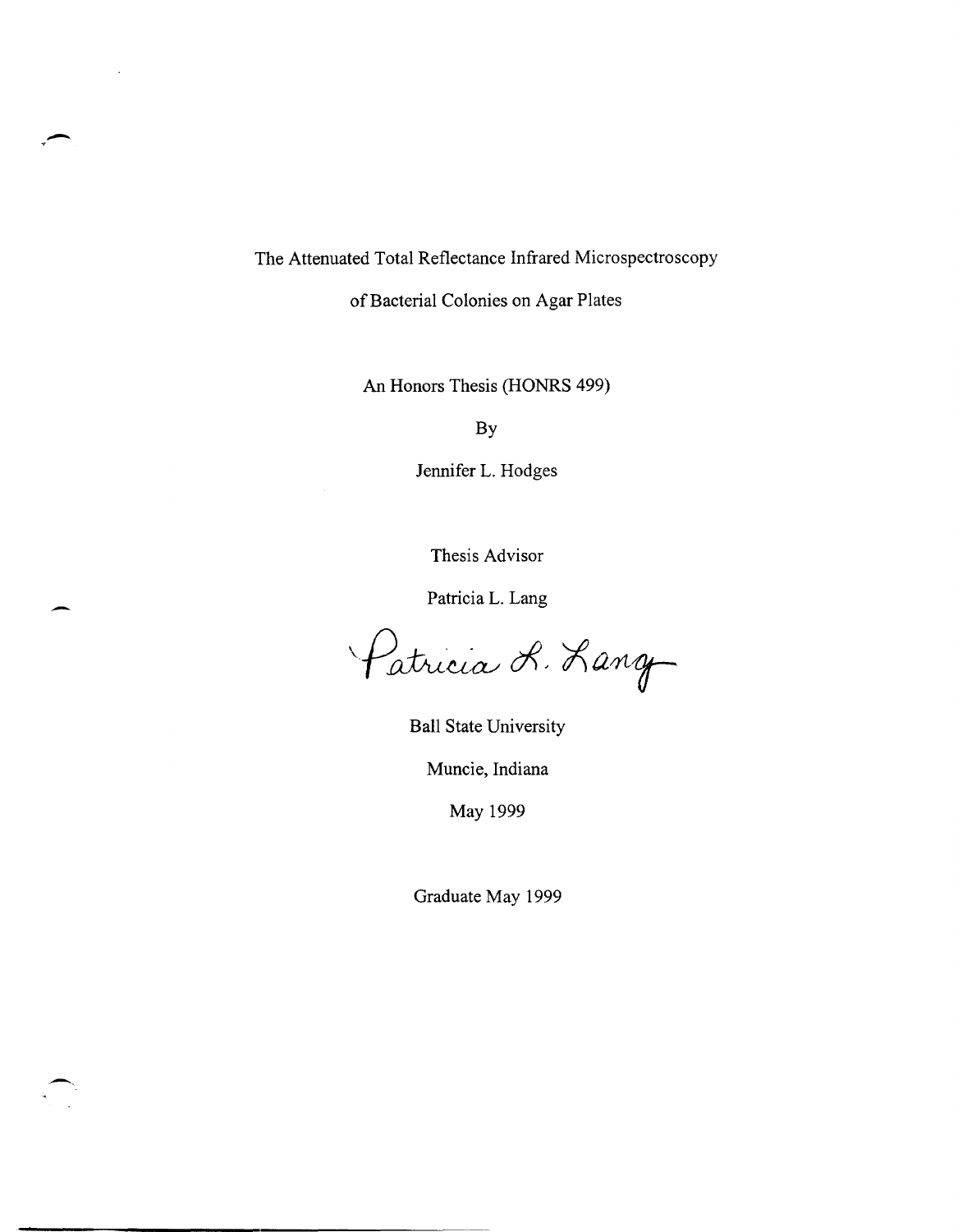### $Spc$ oil.  $Thres$ کان والے ,2"

#### - **Explanation of Paper-Purpose** ,;.... .,

-

This paper is an article that will be submitted for publishing to a science journal sometime in the future. The article is a summary and the culmination of a year of research in the department of chemistry under Dr. Patricia Lang. My research was made possible through the Undergraduate Fellows Program and the Honors College. The bulk of the project was done during the 1997-1998 school year and completed in the summer of 1998.

The topic of my study was the prediction of the Gram stain property of bacteria using the methods of infrared (lR) spectroscopy and a statistical analysis called Principal Components Regression. Bacteria cultures were streaked onto agar plates and then incubated for 24 hours for optimum growth. Spectra were then obtained from the bacteria while still on the agar using an infrared microscope fitted with a special objective, the attenuated total reflectance objective (ATR). This objective has a crystal in it that acts as a prism. Light enters through the crystal, bounces off the colony, and is reflected back through the crystal into the microscope. Bacteria absorb light from the infrared region of the electromagnetic spectrum. If IR beams are shined on a colony through a microscope fitted with an ATR objective, a machine reads the frequencies of the different absorptions of the reflected light and can produce a picture, or spectrum, of these absorptions. This spectrum is, in essence, a fingerprint of the bacteria colony. Statistical analyses can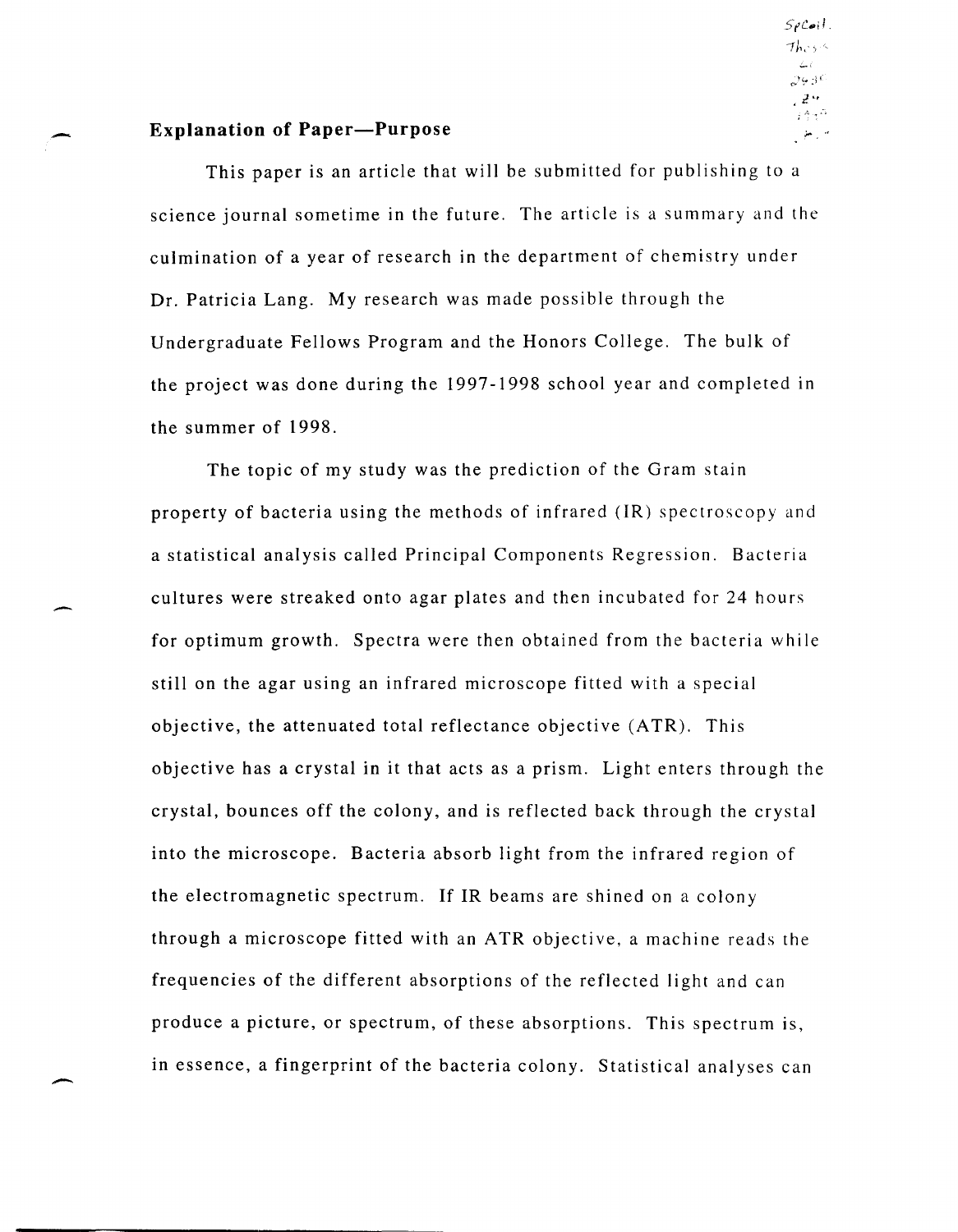then be used to predict a certain property of the bacteria species through establishing correlations between spectra and a known calibration set of factors, or principal components, which can be combined to recreate the original spectra. These factors are similar to spectra themselves, and the number of factors is equal to the number of bacteria samples in the set, but some are not significant and are discarded. The significant factors are the principal components. Each original spectrum can be represented as a set of coefficients, or components, which correspond to the contribution of each factor to that spectrum. Correlations are established between the principal components and the spectra, and a statistical model is built. Using this model, one can predict a certain property from the spectrum, and it can then be used to analyze unknown samples of bacteria. The property we examined is Gram stain of bacteria. The idea is that one can predict the Gram stain property of an unknown bacteria using the techniques of ATR spectroscopy and Principal Components Regression analysis.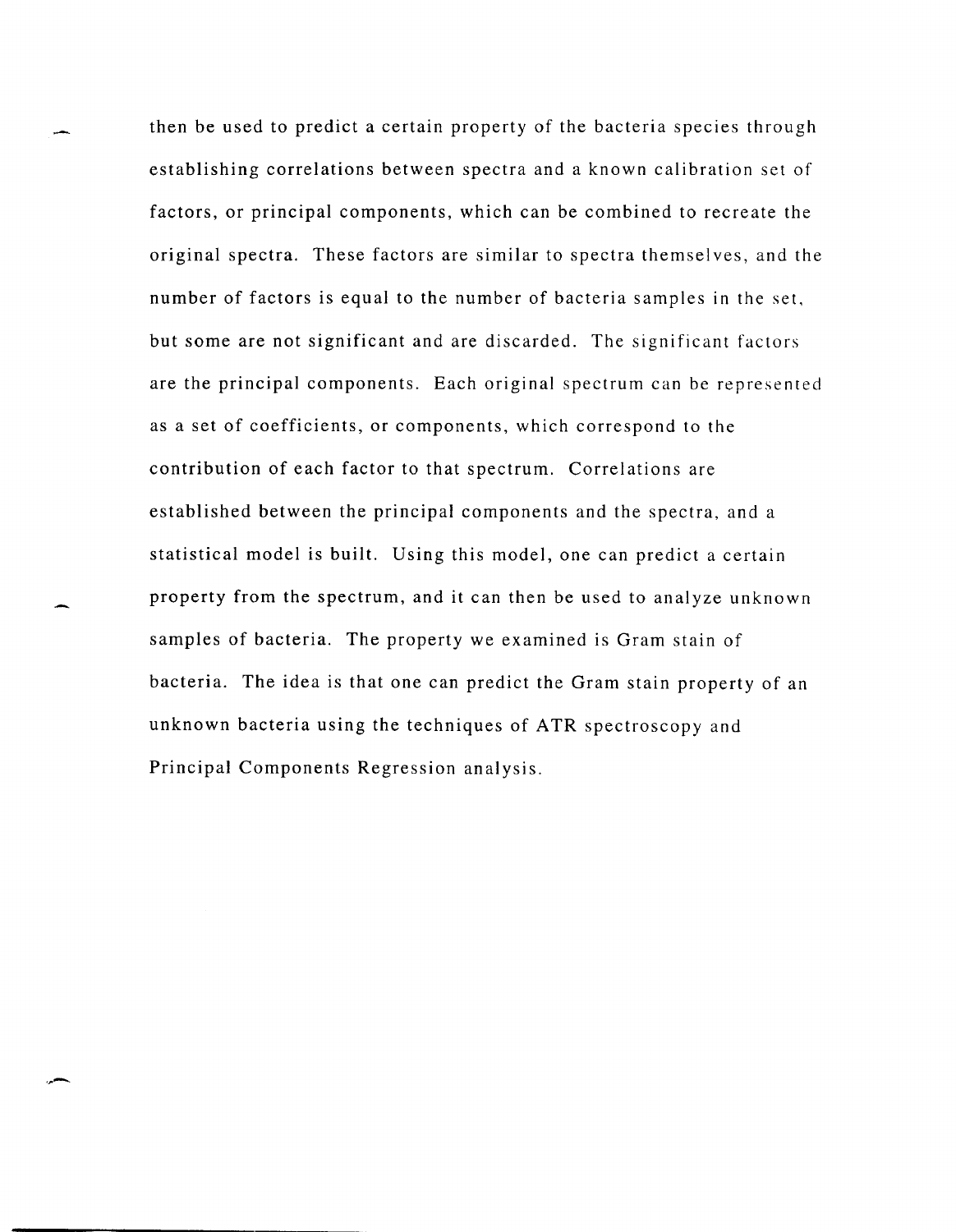**Abstract** 

The attenuated total reflectance spectra of 44 species of bacteria were obtained while still on the agar using the infrared microscope. Compared to the specular reflectance spectra of the same species, the  $v(OH)$  and  $\delta(OH)$  absorptions are not broad and totally absorbing due to the reduced pathlength resulting from using the ATR objective. The ATR spectra show slight frequency shifts in bands from the specular reflectance spectra. These shifts are consistently higher in the ATR spectra, except for the  $v(PO_2^-)$  band and the C-O-C and C-O-P stretching bands which are lower. Principal components regression analysis was used to obtain a measure of differentiating potential of our ATR spectra. A positive one,  $+1$ , was assigned to Gram positive species and a negative one, -1, was assigned to Gram negative species. The prediction results after performing a cross validation show that Gram positive bacteria have positive predicted values for Gram stain while Gram negative bacteria have negative values. Also, it was found that ATR spectra can be obtained from bacteria grown on more than 1 type of agar and still have good differentiating capabilities for Gram stain using PCR analysis. Overall, using ATR spectra from colonies directly on the agar provides significantly better differentiating spectral information and predicting capabilities than specular reflectance spectra.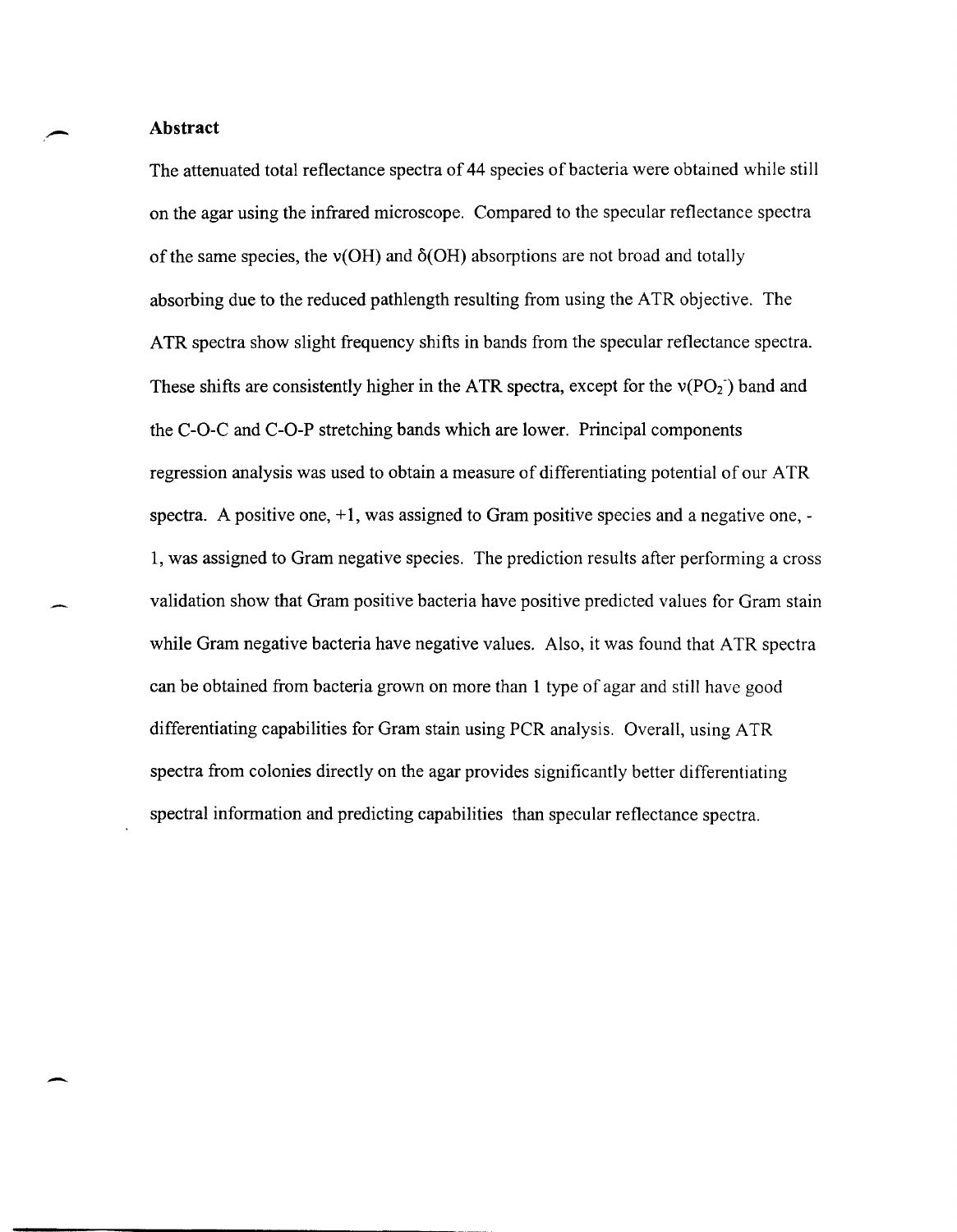**Introduction** 

-

The differentiation and identification of bacteria using infrared spectroscopy was first reported in the 1950's and 1960's (l,2). It was shown that bacteria exhibit infrared spectra unique to individual strains, but the differences are subtle. Infrared spectroscopy was seen as possible but not practical due to the rigid control needed in growing and sampling conditions.

In 1988, Naumann once again looked at the characterization of bacteria by IR spectroscopy, but by using Fourier Transform IR spectroscopy and statistical methods (3). This factor analysis clustered the spectra in 2 different groups corresponding to Gram-negative and Gram-positive species. In 1992, he added the use of the infrared microscope to his study (4). In all of these past studies, transmittance spectra on dehydrated bacterial films were used in the data set.

By collecting reflectance spectra from colonies still on the agar, however, sample preparation would be eliminated and more selective spectral information might be obtained than when using transmittance spectra of dehydrated films. This is due to the make-up of the bacterial cell wall. In Gram-positive bacteria, the cell wall is composed of several layers of peptidoglycan, a mixture of polysaccharides and polypeptides, and in Gram-negative bacteria, the cell wall is made up of a thin layer of peptidoglycan covered with a lipid-rich outer coat containing hydrophobic proteins (5). If the bacteria cultures are dehydrated, the structure may change, thereby removing some differentiating features.

Dr. Lang and Susan Sang investigated this possibility of specular reflectance of intact bacteria (6). They used the IR microscope fitted with a Cassagrain lens to obtain spectra. Light is directed through the lens to the colony where some is reflected. Light then returns through the lens and is detected by an IR detector. Principal Components Regression Analysis was then used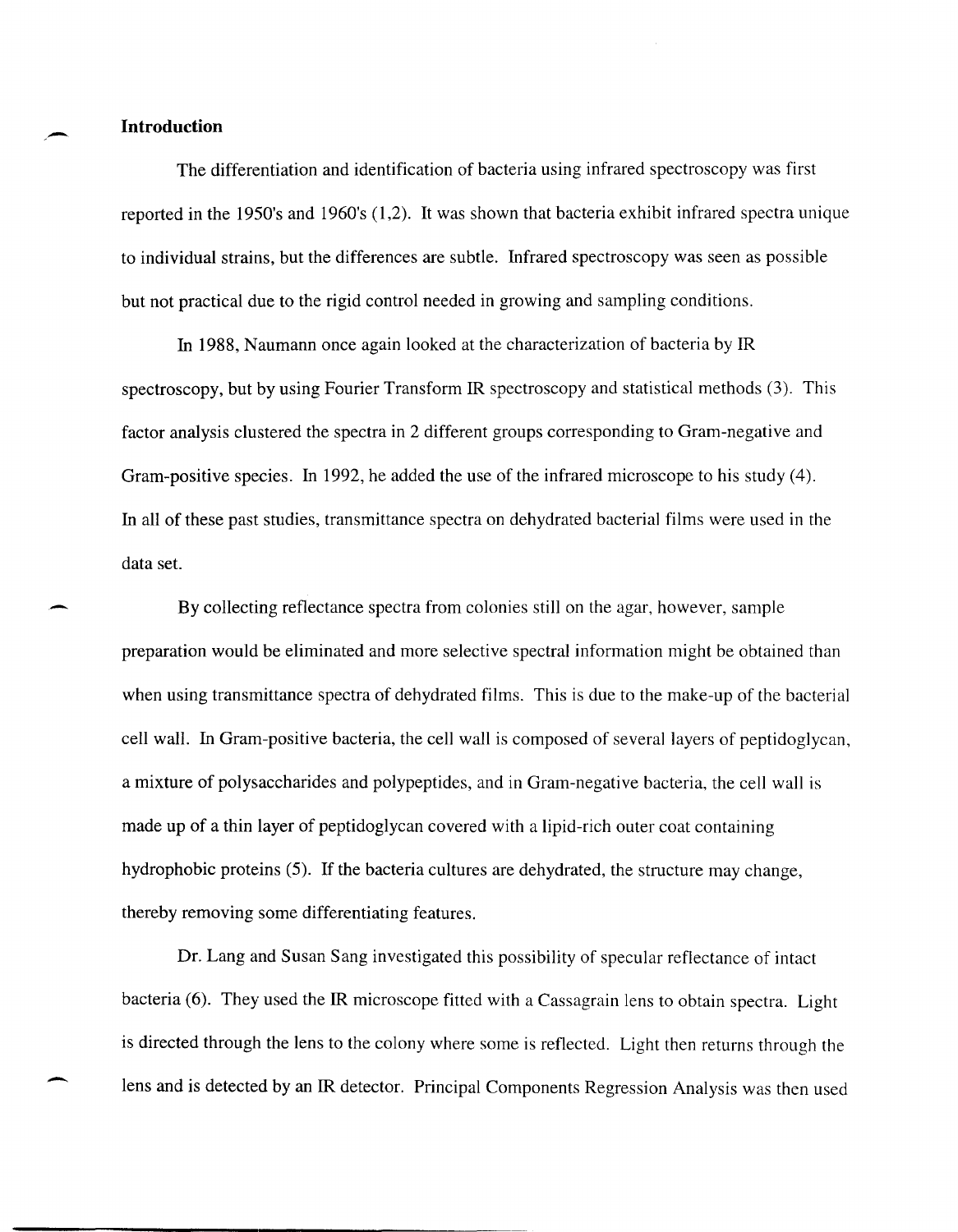to analyze the Gram stain property of the bacteria.

,-

-

Lang and Sang's results on specular reflectance microspectroscopy of bacteria shows that meaningful spectra can be obtained *in situ* and without sample preparation. It can also be concluded that factor analysis using specular reflectance spectra has the same or slightly better prediction capabilities as the method using transmittance spectra. One problem with specular reflectance is the fact that pathlength cannot be controlled and that totally absorbing stretching and bending OR bands are obtained.

The solution to the problem of pathlength and the foundation of our work is to use an Attenuated Total Reflectance objective on the microscope to obtain spectra of intact bacterial colonies. The ATR objective reduces the pathlength and allows one to two microns on the surface of the colony to be probed. The ATR method brings the sample into contact with an internal reflection element with a higher refractive index than the sample. If the incident IR radiation sent into the internal reflection element is greater than or equal to the critical angle, the radiation will be totally internally reflected. When using the ATR crystal in spectroscopy, the internal reflectance occurs at contact, but a small amount of radiation does penetrate a short distance into the sample. The wavelengths of light absorbed by the sample are absent in the reflective beams, which are measured and converted to ATR spectra.

The ATR spectra are the analyzed using a factor analysis called Principal Components Regression analysis. PCR uses a statistical approach to establish correlations between spectra and known properties of a calibration set. It generates a series of factors, or principal components, which can be combined linearly to recreate the original spectra. The factors are much like spectra themselves, except they can be positive or negative. The number of factors is equal to the number of samples in the set, but many account for noise and are discarded. The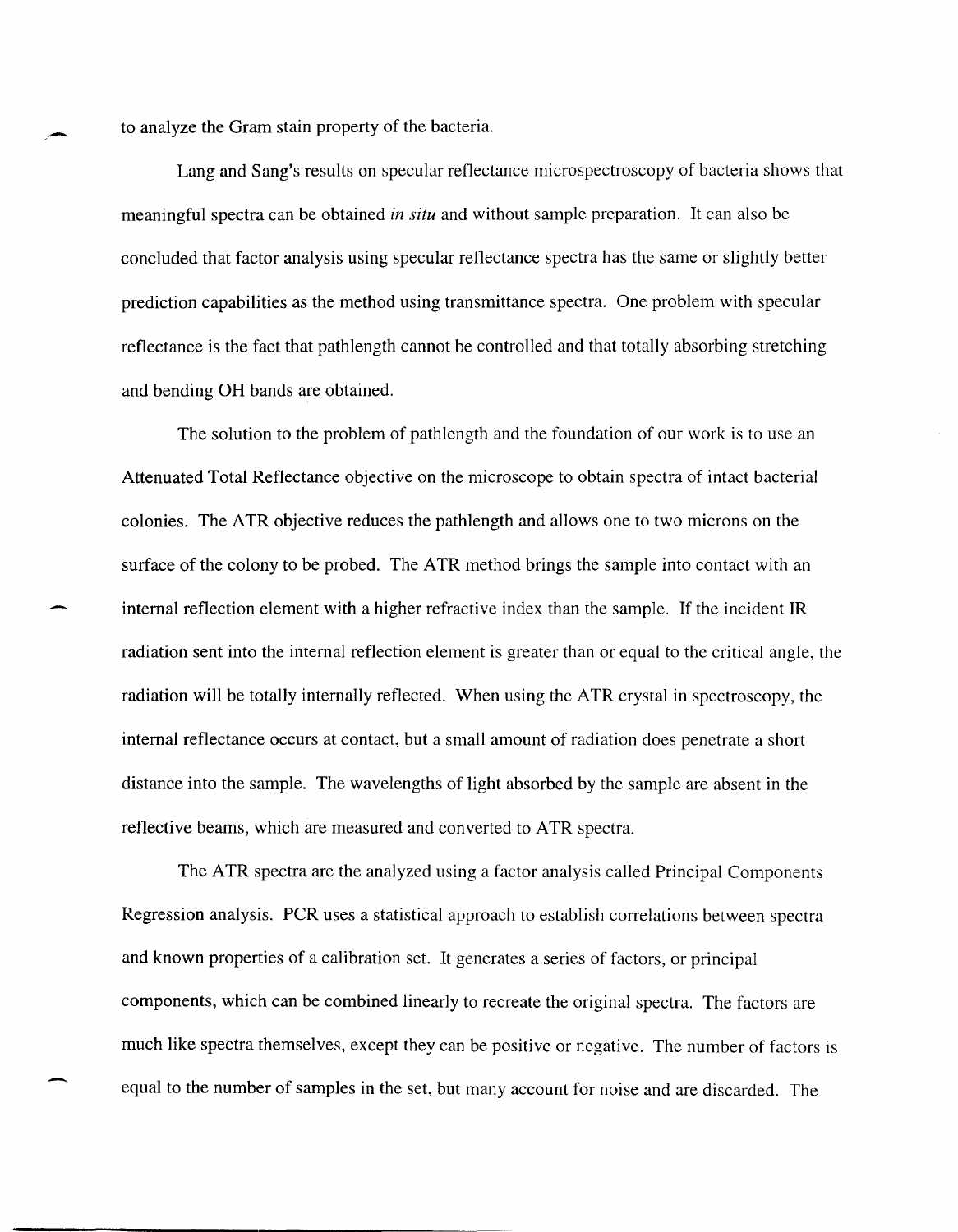significant factors are called principal components. Multiple Linear Regression is used to establish correlations between the principal components and the spectra. Once the model is built, one can predict the property from the spectrum using the regression equation. The model can then be used to analyze unknown samples. We analyzed Gram stain property in our approach.

-

-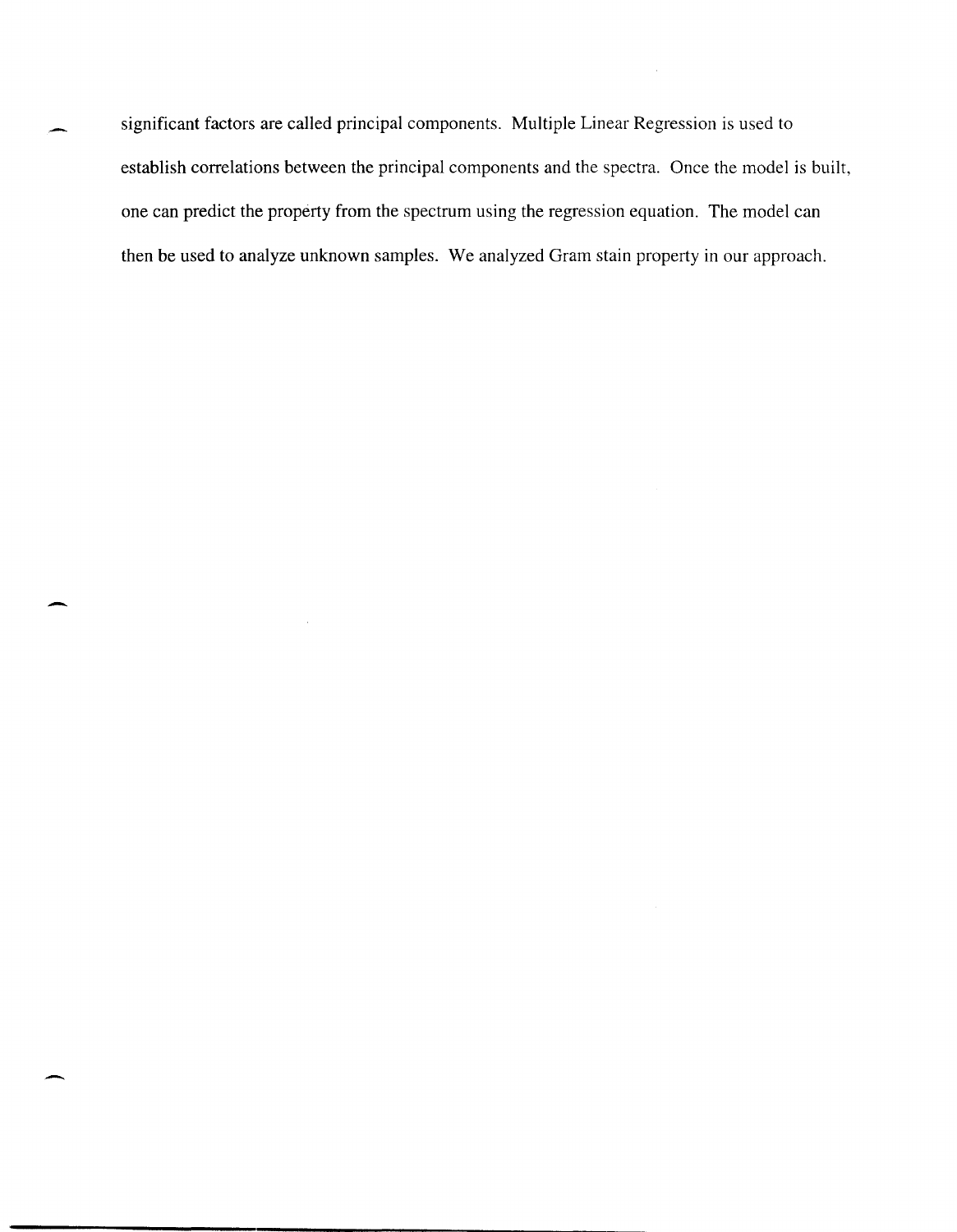..-..

-

#### **Experimental**

All specular reflectance infrared spectra were obtained using a Perkin-Elmer 1760-X Fourier Transform infrared (FT-IR) spectrometer fitted with a Spectra-Tech IR Plan 1. A mercury cadmium telluride detector with a detector area of .25 mm by .25 mm was used. Infrared reflectance measurements of the bacterial colony samples were acquired for each spectrum at  $16 \text{ cm}^{-1}$  resolution, a gain of 8, and  $100$  signal averaged scans.

An Attenuated Total Reflectance (ATR) objective was used with the FT-IR microscope to obtain specular reflectance spectra of the bacterial colonies while still on the agar *(in situ).* The objective is a tri-mode objective with a dual magnification of 15X125X (Spectra-Tech ATR Objective Users Manual Version 2.4), as Figure 1 shows. The crystal in the objective through which light passes is made of Zinc Selenide (ZnSe) and acts as a prism to reflect the light off a 1-2 micron area on the surface of the colony. The three modes of the objective are the Survey Mode (Figure lA), the Contact mode (IB), and the ATR mode (IC). The Survey mode allows viewing of the sample from a distance of3 mm in order to center the sample in the field of view. Visible light is sent from the microscope through an internal aperture in the objective in a single cone of light, so that the sample may be viewed directly. The Contact mode is used to bring the sample into contact with the crystal, so that light may be reflected off the surface of the sample back through the microscope and into the FT-IR spectrometer. Visible light is separated into two beams by the internal aperture of the Contact mode and converges in the objective at an almost 90° angle. When viewed on a video screen, this optical path makes it possible to see contact occurring between the objective and the sample. The ATR mode is used when performing an experiment. Infrared light is sent through the internal aperture of the ATR mode in two cones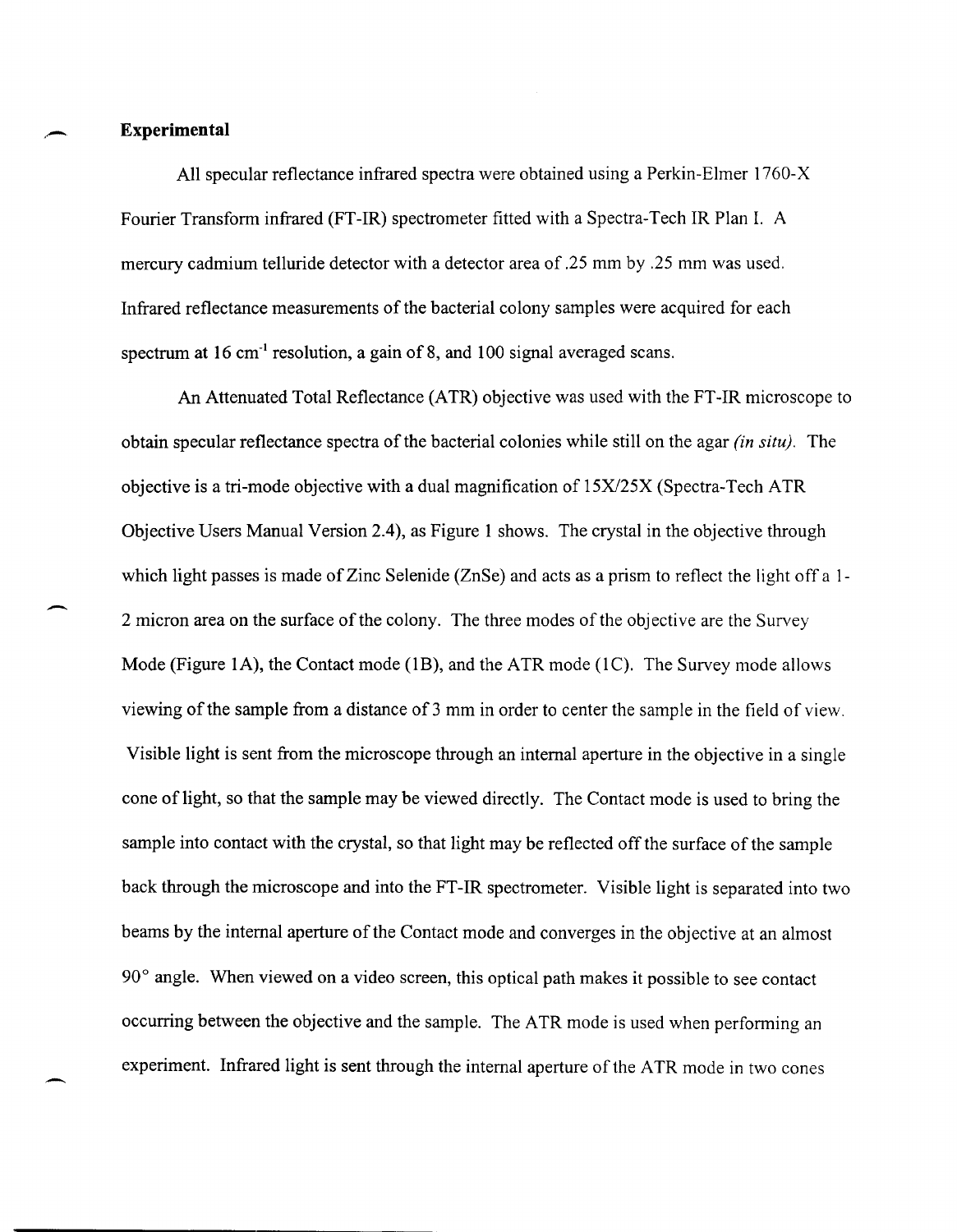and is reflected within the objective, so that the infrared light beam is at a 45 $\degree$  (+/-5 $\degree$ ) angle to the sample. This allows for optimum reflectance offthe surface of the sample. See Figure 1 for diagrams of the light paths through the objective. An upper 2.5-mm aperture was used, so that an ideal viewing window was attained and maximum energy collected for the IR spectrum of the sample.

The preparation of bacteria cultures was according to standard methods (7). Bacteria standard samples were provided by the Ball State Center for Medical Education and stored in liquid broth at  $-78^{\circ}$ C. The bacteria were transferred from the thawed broth, streaked onto tryptic soy agar plates, and then incubated at 37°C overnight. In another experiment, bacteria were streaked onto blood agar plates, then incubated at  $37^{\circ}$  overnight, the same as the T-soy agar plates. Blood agar was made according to standard methods. The plates were removed after 24 +/- 2 hours in the incubator, and the specular reflectance infrared spectra were obtained as described below. The plates were allowed to sit open for 2 to 3 minutes before obtaining spectra. This prevents fogging of the crystal, which makes it difficult to determine contact with the bacterial colony in Contact Mode.

-

The ATR spectra of the bacterial colonies were obtained *in situ*, with the bacteria still on the agar and the agar still in the plate. The plate was placed on the FT-IR microscope stage and the objective placed in Survey mode. The stage was raised until the light through the objective became the size of a pinpoint, then the light was centered on a bacterial colony. The stage was brought up until 3 mm *(+1-* 1 mm) separated the crystal and the colony. The bacteria colony was observed to come into view on a video screen, evident as a change in brightness in the field of view. The slide selector was changed to Contact mode. Using the coarse focus knob and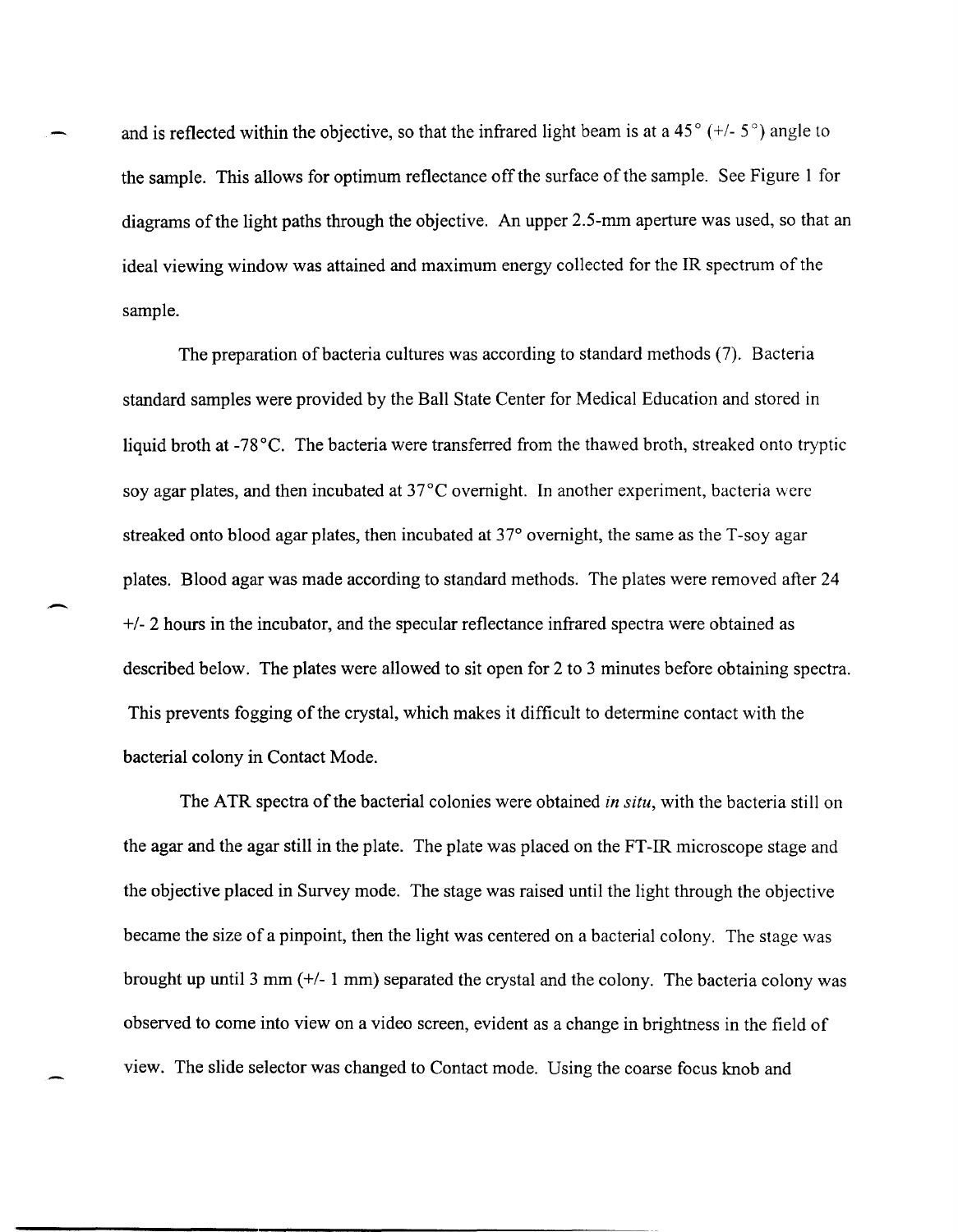viewing from the side, the stage was raised until the sample was almost touching the crystal. While watching the video screen, the fine focus knob was used to bring the sample into contact with the crystal, which was evident as a change in the field of view from brightness to black. The slide selector was then switched to ATR mode and the light in the microscope from View to IR Reflectance mode. A single-beam spectrum of the colony was collected and was ratioed against a single-beam background spectrum. The single-beam spectrum was obtained through the ATR element when it was not in contact with the sample.

Once a spectrum was obtained, the stage was lowered, the nosepiece rotated so the A TR objective was facing outward, and the crystal was cleaned. The optimum cleaning solutions are a 10% bleach solution, distilled water, and acetone. The crystal is wiped clean with a cotton swab soaked with the bleach solution to kill the bacteria. A piece of lens paper moistened with distilled water is used to remove any excess bacterial film, and then acetone is applied to the crystal with lens paper to facilitate dryness.

The principal components regression analysis was performed using the Perkin-Elmer software, Quant +, on the ATR reflectance spectra obtained as described by the above procedure. The average of three spectra obtained from separate colonies on three different days comprised each standard. In order to obtain some measure of the differentiating potential of the spectra, we assigned a +1 for a Gram positive property and a -1 to a Gram negative property to each averaged ATR spectrum. The data analysis was run using a spectral range of 4000 to 700 cm<sup>-1</sup>, with a blank region from  $2500$  to  $2200 \text{ cm}^{-1}$  to eliminate carbon dioxide absorptions. The scaling, normalization, smoothing, and baseline were set at zero. The minimum number of factors was set at two and the maximum at 15. The expert assist option was used with the following predefined set of threshold values: F-test was set at 10%; backward search at 25%;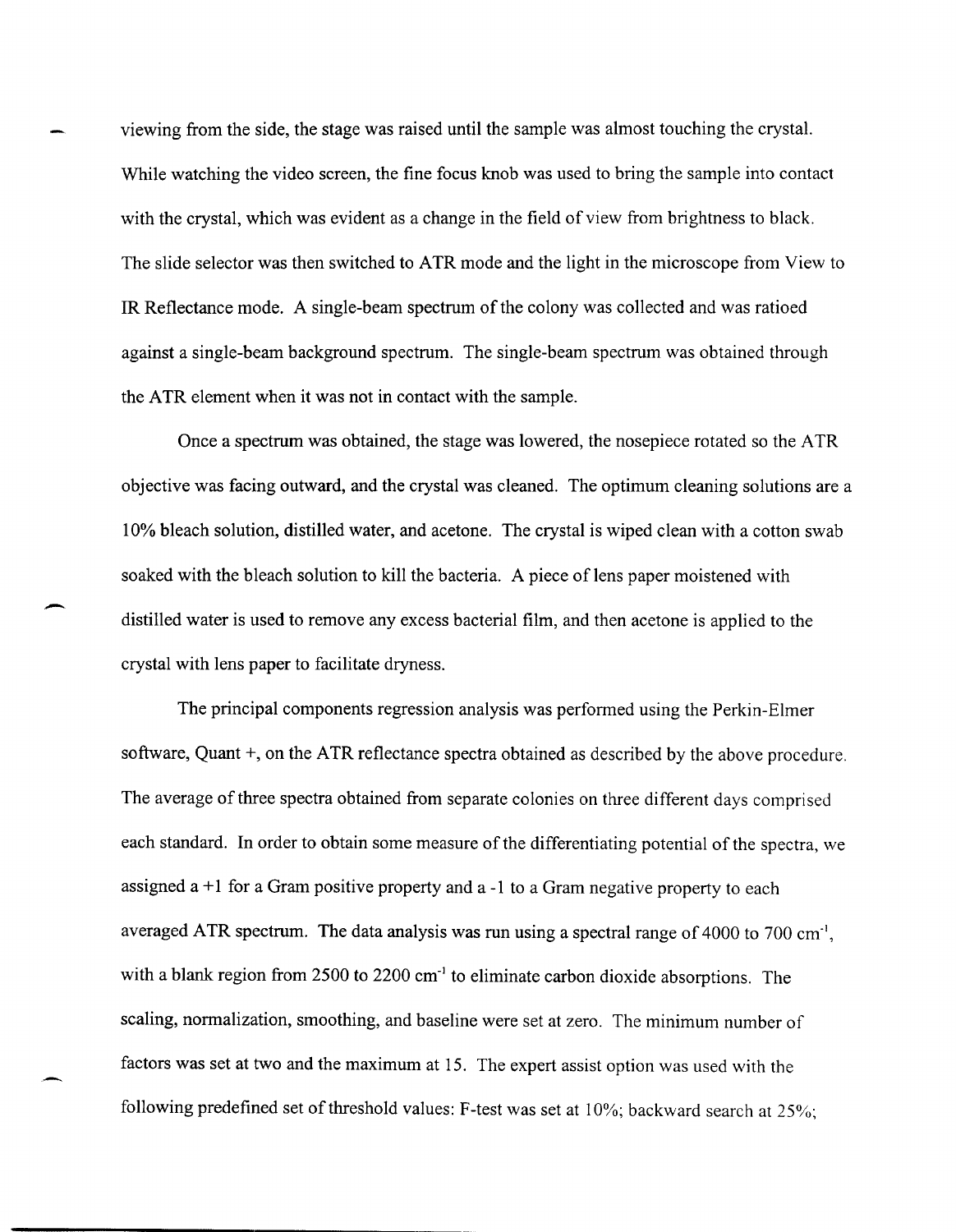outliers, 10%; influence ratio, 10%; validation leverage ratio at 1.0; and the residual ratio at 3.0. A cross validation was performed to see how closely the Gram stain property could be predicted for each standard after its spectrum was removed from the calibration set. Nine factors, or principal components, were extracted for the T-soy models in the analysis and ten factors were extracted for both blood models. Only 7 of these factors correlated to Gram stain property in all of the models.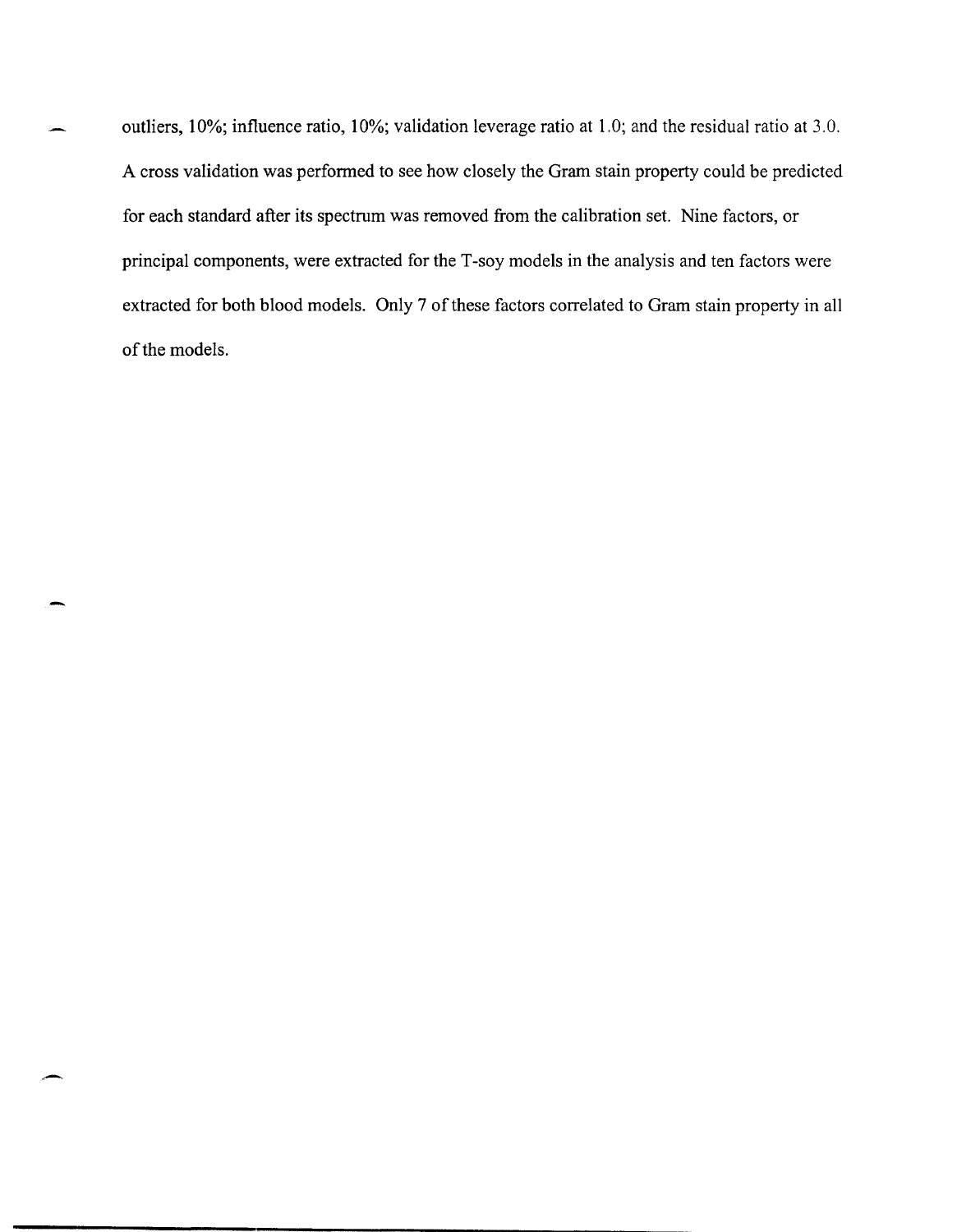#### **Results and Discussion**

<.-

-

The main question examined and the purpose for our study was whether the use of the ATR microscope objective would produce the same or better prediction capabilities for Gram stain property than the methods using specular reflectance. Figure 2 (top) shows the ATR spectrum of *Enterococcus faecalis*, a Gram positive species of bacteria, and the ATR spectrum of *Shigella flexneri* (bottom), a Gram negative species. As seen in the figure, the protein components of the bacteria dominate the spectrum between 2000 and 700 cm<sup>-1</sup>, indicated by the intense  $v(C=O)$ , amide I band, and the  $\delta(C-N-H)$ , amide II band (labeled A and B, respectively). This is consistent with the specular reflectance spectra of the same two species. Also observed in the spectra are the methylene/methyl bending (band C); methyl bending and/or symmetric COO- stretching of carboxylates (band D);  $PO_2^-$  asymmetric stretching of phosphodiesters (band E); and C-O-C and C-O-P stretching of polysaccharides (band F) (8).

If these spectra are compared to the previously published specular reflectance spectra (6), we see the same number and types of bands, but a comparison of frequencies show slight shifts, as seen in Table 1. The ATR shifts are consistent between species for all bands except the amide I, which is superimposed by  $\delta(OH)$ . The amide II (band B) is always higher in the ATR spectrum for both species than in the specular reflectance spectra; the methylene/methyl (band C) bands are higher in the ATR spectrum, as well as the COO<sup>-</sup> stretching bands (band D). The  $PQ_2$ <sup>-</sup> stretching (band E) is higher in frequency in the specular reflectance spectrum for both species, as is the C-O-C and C-O-P stretching (band F) of polysaccharides. One can also note that although the v(OH) and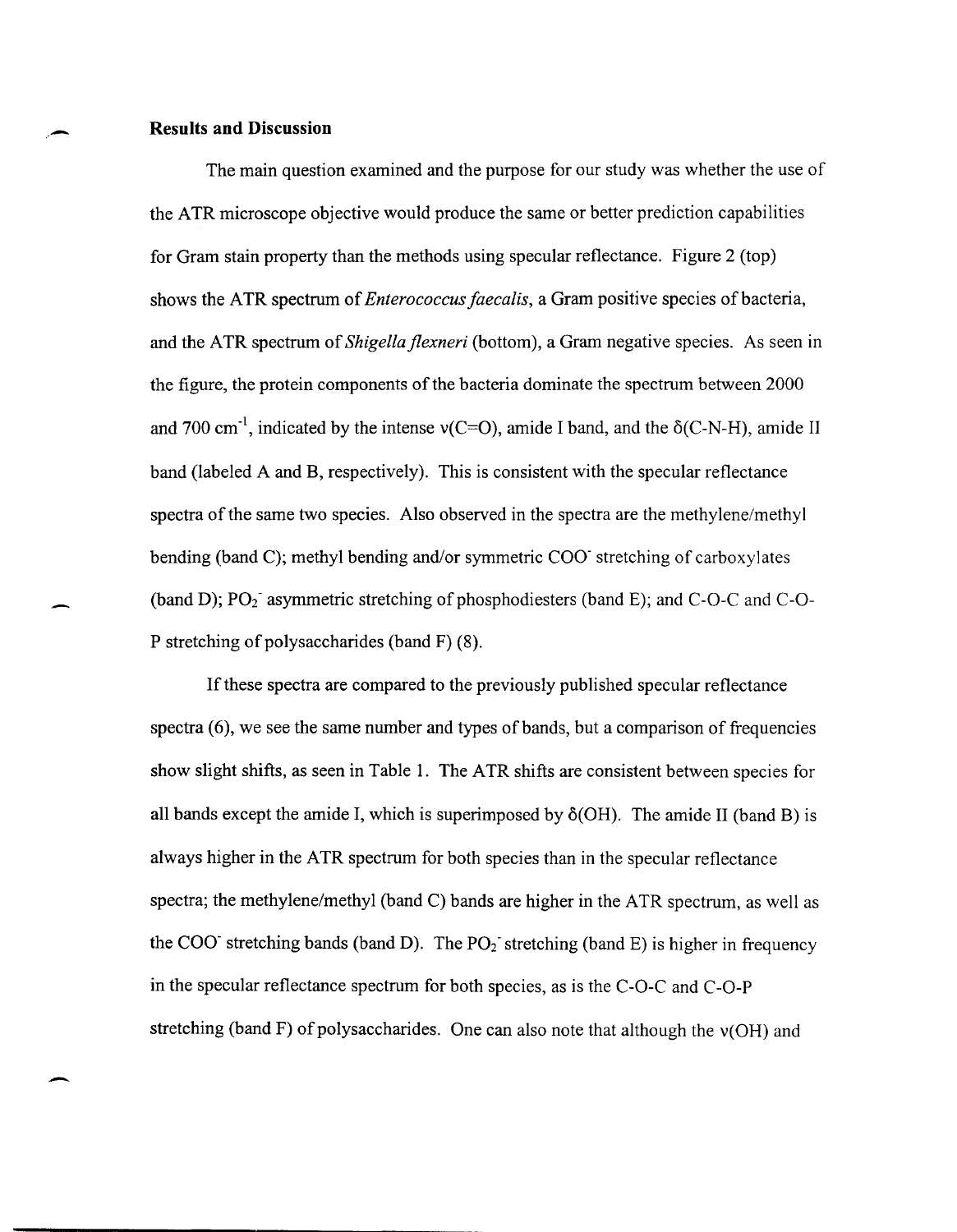$\delta$ (OH) absorptions are intense in the ATR spectra, they are not broad and totally absorbing as in the previously published specular reflectance spectra.

Principal Components Regression (PCR) was used to analyze the averaged A TR spectra of the original 31 bacteria species used in the specular reflectance study and predict the correlation of Gram stain property. The results of our experiments were promising. All of the Gram positive species of our original set had positive predicted values for Gram stain, ranging from .21 to 1.30. The Gram negative species had negative predicted values for Gram stain, ranging from  $-57$  to  $-1.30$ , as shown in Table 2. This shows an obvious way for differentiating between Gram negative and Gram positive species, specifically that positive values indicate positive species, while negative values indicate negative species. The use of PCR in our experiment shows potential in its simplicity, as it can replace a two-dimensional cluster plot with a one-dimensional grouping. The simplified output provides an easy comparison of methods. For example, when using specular reflectance spectra the range of predicted values was much wider, with numbers ranging from .01 to .90 for Gram positive species and from  $-.44$  to  $-2.10$ for Gram negative bacteria. In addition, there were no rejected standards in the ATR model, while the use of specular reflectance spectra resulted in 3 rejected Gram positive standards and one rejected Gram negative standard. In the ATR model the Gram stain property correlated with the spectra at a mUltiple correlation coefficient of .9502, much higher than the previous .7917 obtained using specular reflectance. Overall, comparing the correlation coefficients, the Gram stain prediction groupings, and the number of rejected standards, the PCR method using ATR spectra has better prediction capabilities than the same method using specular reflectance spectra.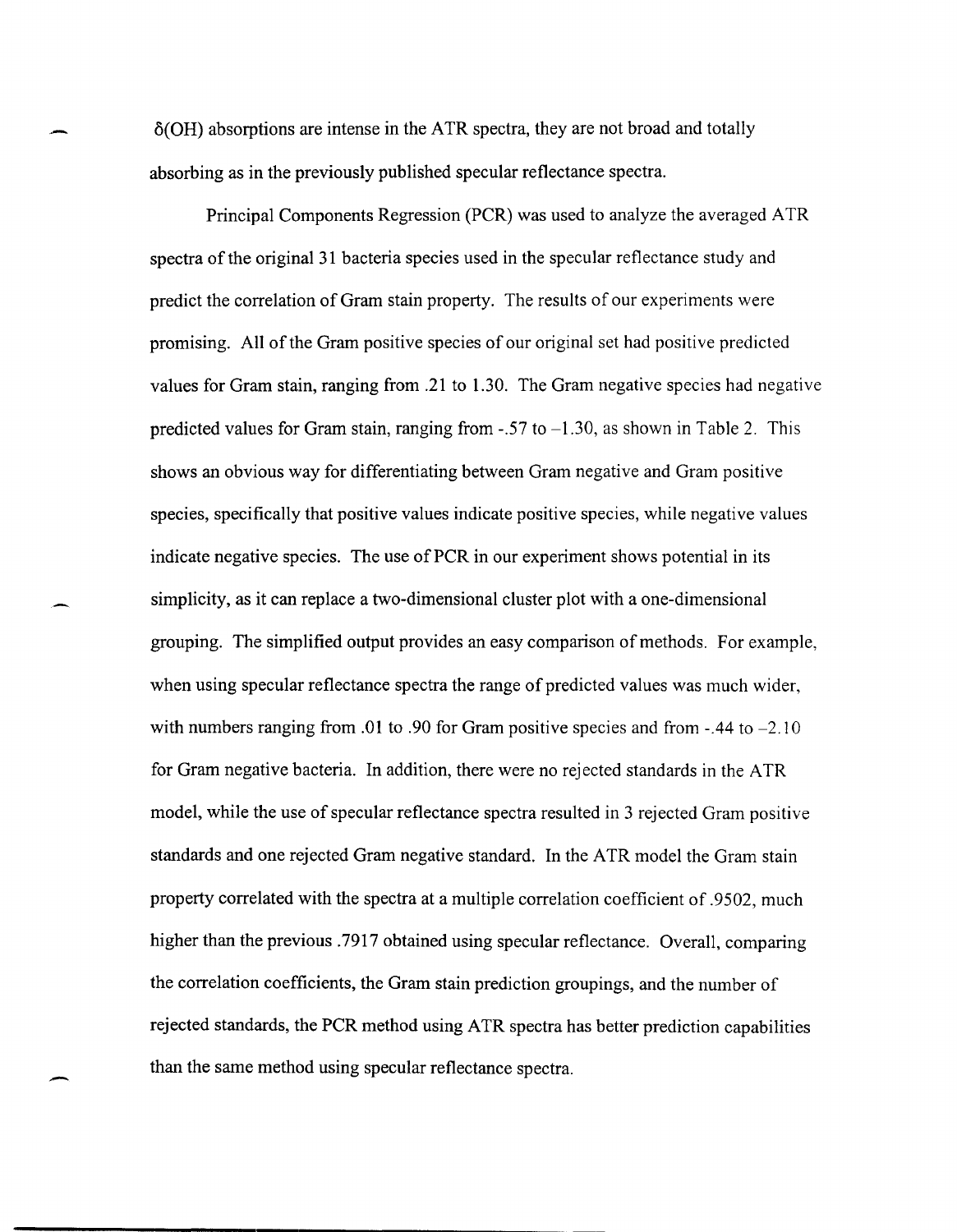The fact that a numerical value is obtained for Gram stain when employing the methods ofPCR may aid in developing a measure of Gram variability. We performed an experiment to investigate this possibility. Incubation studies were done on our eight Gram positive colonies to see if their Gram stain varied after a longer time in the incubator. The experiment previously run was performed on the bacteria after 24 +/- 2 hours of growth in the incubator, and spectra were obtained. After 48 hours of growth, ATR spectra were obtained again and the previous model used to predict Gram stain property. The Gram stain prediction of the bacteria changes in a negative direction with longer growth time. After 72 hours in the incubator, all of the Gram positive species were predicted to be negative with our model. Table 3 shows how the Gram stain prediction changes after each 24-hour growth period for a Gram positive species and a Gram negative species. This is consistent with the fact that the cell wall of Gram positive bacteria deteriorates with time. As the time of incubation increases, the bacteria will stain pink rather than purple, as Gram positive normally stain, showing this Gram variability.

Another experiment performed was expanding the original set of 31 bacteria to 44 species. We added 13 Gram negative bacteria (Gram positive species are harder to obtain and cultivate) to test the effect of a larger, more varied calibration set on Gram stain differentiation. The results show that all of the Gram positive species had positive predicted values, and the Gram negative species had negative predicted values for Gram stain property. Table 4 shows the expanded ATR set. The range of predicted values is slightly tighter in the expanded set, with positive values ranging from .30 to 1.30 and negative values ranging from  $-71$  to  $-1.4$ . There were no rejected standards in the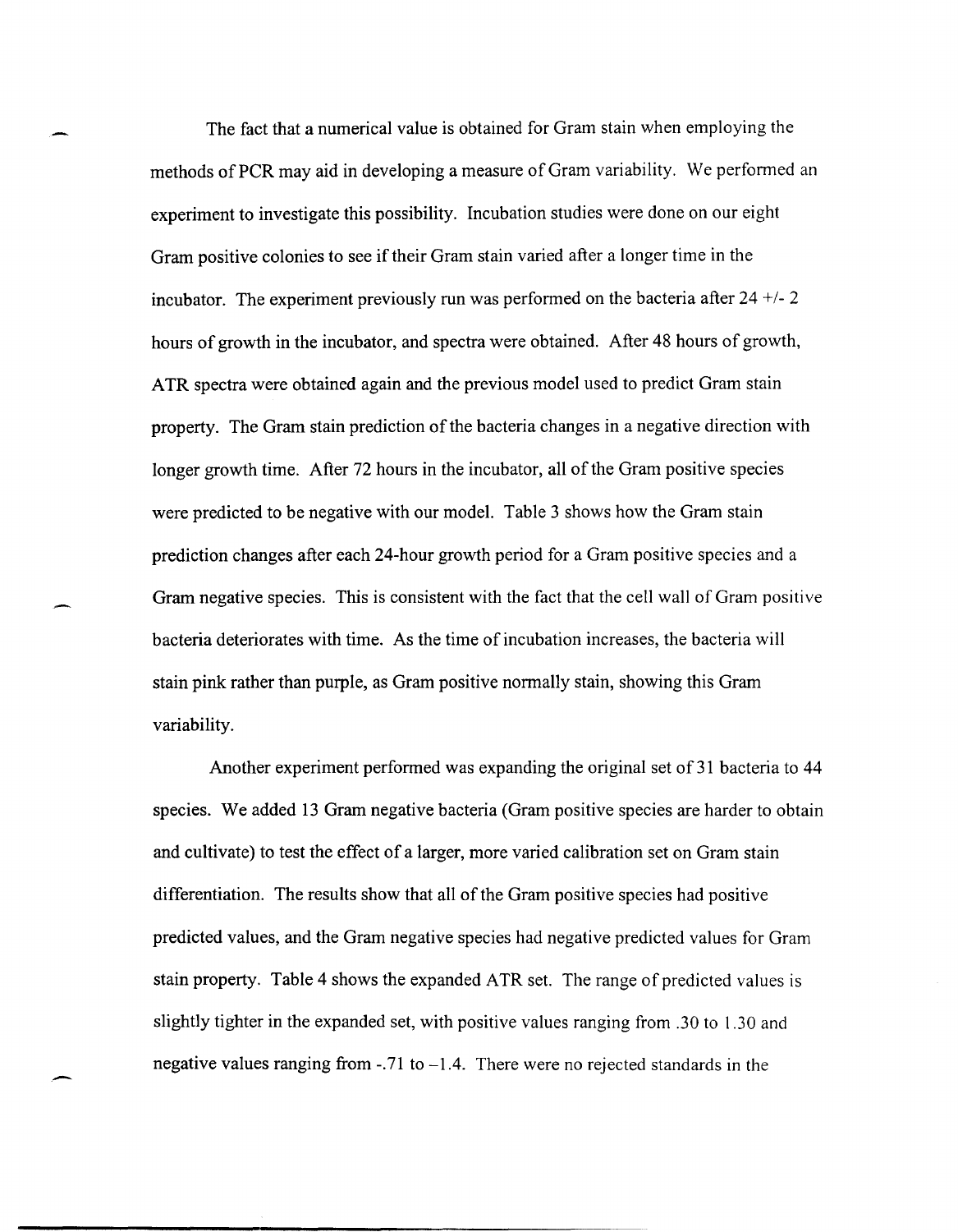expanded model, the same as in the original model. The multiple correlation of the Gram stain property with the new set was .9520, slightly higher than the multiple correlation of .9502 with the original set of spectra. Expanding the model to include more standards produced slightly better prediction capabilities for Gram stain using PCR on the ATR spectra, as seen in the correlation coefficients and predicted value groupings.

A last experiment we performed was to investigate the effect of media on the predicting capabilities of our model. All 44 bacteria species were grown on blood agar rather than T-soy for comparison purposes to see if the variability of growth due to the media would change the correlation of Gram stain property. PCR analysis was again used, and two new models were built, one with the averaged spectra of the 31 original bacteria and one with the expanded set of 44 species, all grown on the blood. In the analysis of the model with the original 31 bacteria grown on blood, all the Gram positive colonies had positive predicted values, and all the Gram negative colonies had negative predicted values. In the expanded model of bacteria grown on blood agar one mistake was found: one of the Gram positive species had a negative predicted value. This could be due to slightly altered growth conditions, and it could also be due to the amount of variability with a different media compounded with such a large set. Figure 3 shows the ATR spectra of *Enterococcusfaecalis* and *Shigellaflexneri,* both on blood agar. The spectra show the amide I and amide II bands (previously bands A and B) merge into one, perhaps because of the high water content of the bacteria on the blood. There are more low frequency absorptions apparent in the region between  $1500 \text{ cm}^{-1}$  and  $1300 \text{ cm}^{-1}$  of these spectra than in the ATR spectra of the same colonies on T-soy agar. This may be due to the composition of the blood agar. Blood and T-soy agar are both complex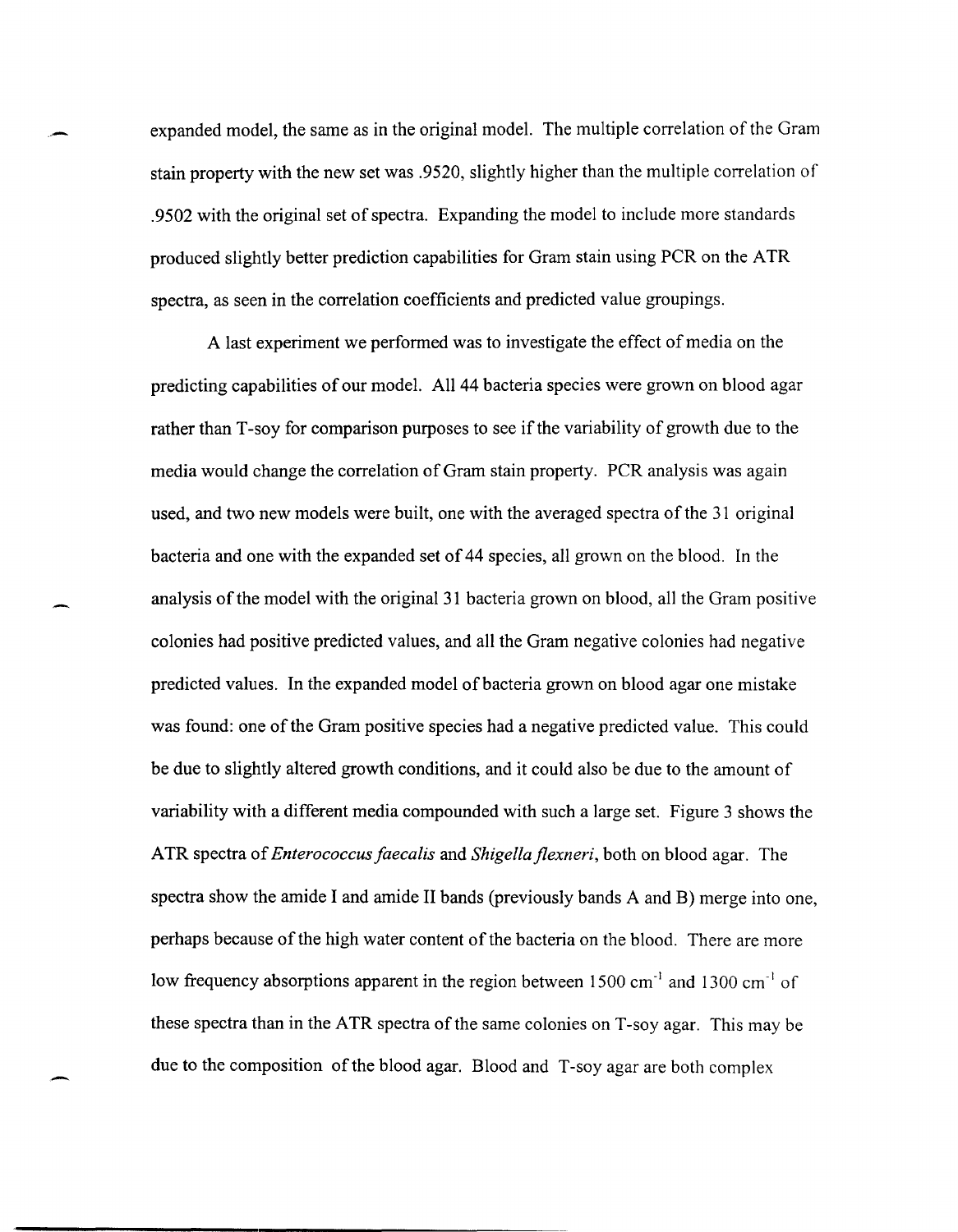media by definition, meaning they are made up of a variety of nutrients, most of which are similar in both. Blood is an extra protein-rich component added to this basic nutrient agar, though, which changes the chemical make-up. Therefore we assign the newly apparent lower frequency bands to protein absorptions, probably side-chain vibrations (9).

The extra observable features in the lower frequency of the ATR spectra of bacteria grown on blood are consistent with the PCR analysis, which extracted 10 factors, or principal components, in the models built from the bacteria grown on blood and only 9 factors in the models made from bacteria grown on T-soy agar. In all of the models, made of bacteria grown on T-soy and blood, only 7 factors correlated with Gram stain property. The model of the 31 original colonies grown on blood agar has a high correlation of the 7 factors with Gram stain property, the multiple correlation coefficient being .9595. The spread of values for Gram positive species is tighter than in the original model of bacteria on T-soy agar, with values ranging from .59 to 1.21. The spread of values for Gram negative species is not as tight, though, with values ranging form -.50 to -1.46. The expanded model built from bacteria grown on blood did not have as high a correlation with the 7 factors, the multiple correlation being .8960. The spread of values was also not as tight as the corresponding expanded model of colonies on T-soy agar. The Gram positive species had predicted values ranging from -.07486 to 1.208 (due to the one mistake), and the Gram negative species had predicted values ranging from -.3883 to -1.436. This larger spread could be due to the amount of variability in the set, resulting from the blood agar media compounded with the larger number of standards. The blood models using ATR spectra still show better potential for predicting Gram stain correlation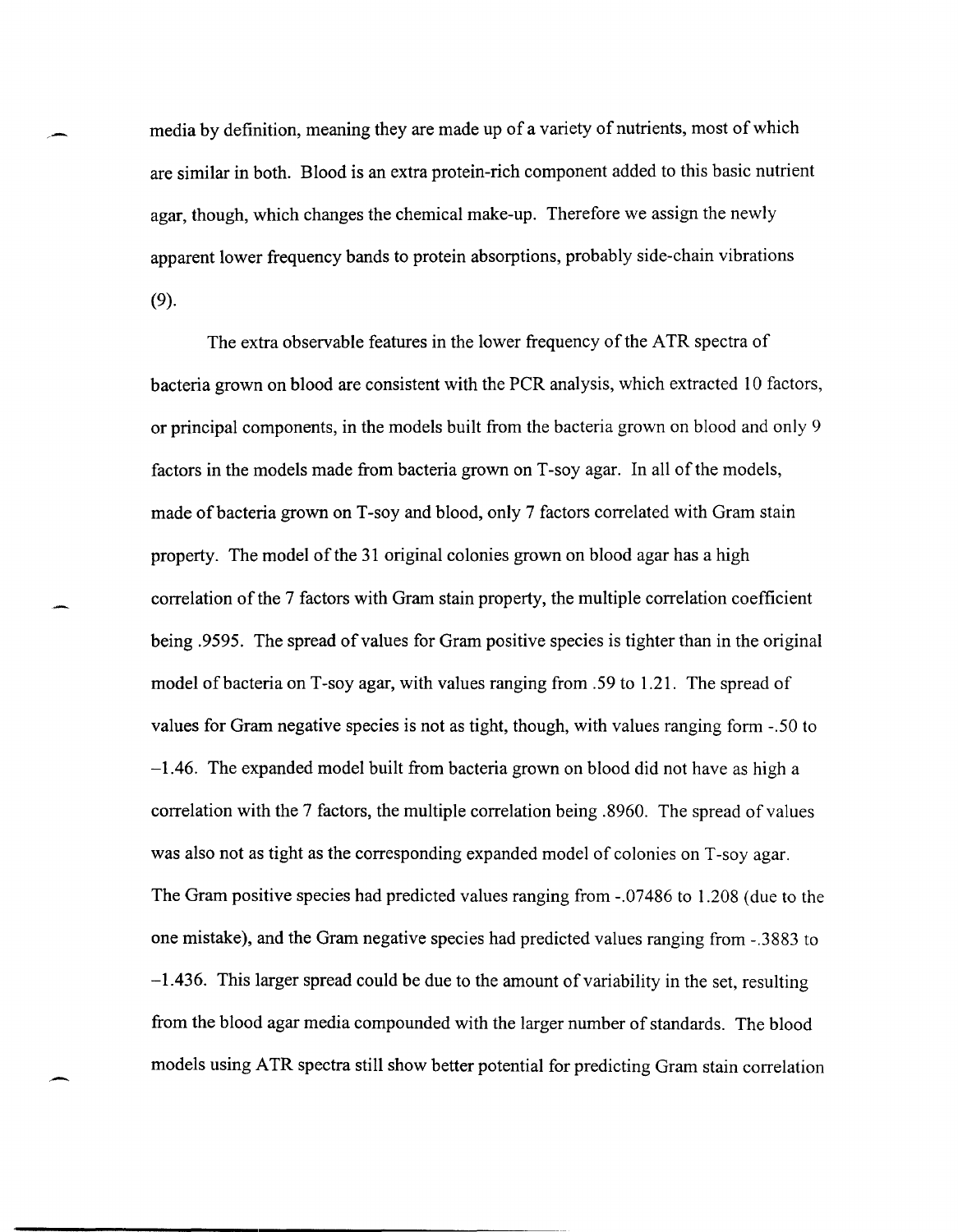and for ciassifying bacteria than the method using specular reflectance spectra. Also, our experiment with blood agar shows that bacteria grown on different media can be used as standards in the PCR analysis and have good differentiation and prediction capabilities.

Our research on ATR microspectroscopy of bacteria shows that the ATR objective does produce a better correlation between spectra and the Gram stain property than the methods developed using specular reflectance spectra or transmittance spectra, and more than one agar can be used as growth media with positive results. Further avenues of study with different media could generate new models to test the differentiation capabilities of PCR, and these models could be useful in predicting Gram stain and classifying bacteria. Also, we have recently obtained more sophisticated PC software that will allow more data. A future study will be to use this software to perhaps combine the T -soy and blood spectra, and it can allow us to rotate factors to try and determine the actual contributions from the many possible bacteria components.

-

,-

Acknowledgements - The Ball State University Office of Research and Sponsored Programs, the Indiana Academy of Sciences, and the Ball State Department of Chemistry Summer Research Program are gratefully acknowledged for their support of this project. We would also like to thank Ms. D. Bruner of the Ball State Center for Medical Education for her assistance in preparing cultures.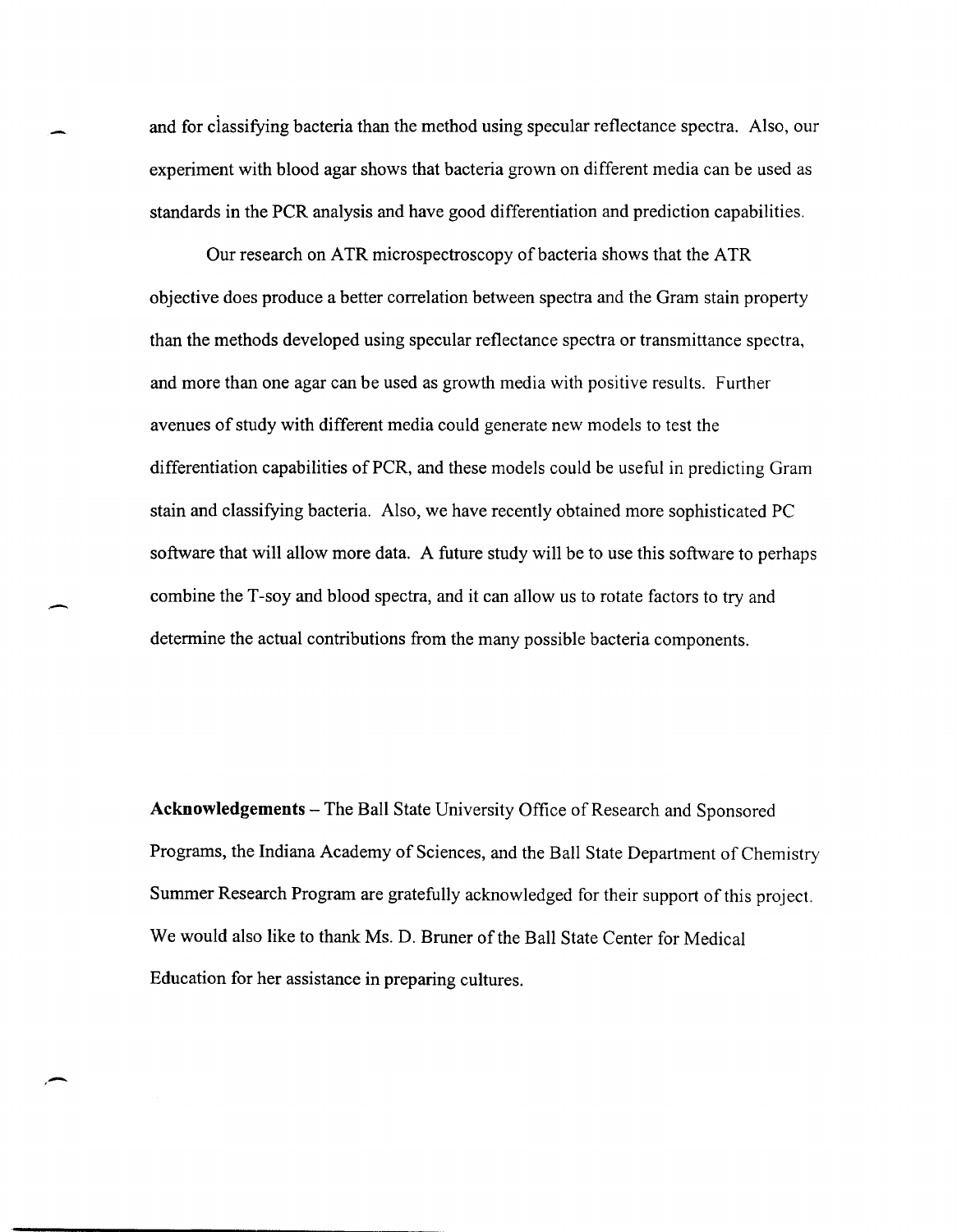#### **REFERENCES**

.-

- 1. Greenstreet, J.E.S. and Norris, K.P., The existence of differences between the infrared absorption spectra of bacteria. *Spectrochim. Acta* 1957,9: 177-198.
- 2. Stevenson, H.IR. and Bolduan, O.E.A., Infrared spectrophotometry as a means for identification of bacteria. *Science* 1952, 116: 111-113.
- 3. Naumann, D., Fijala, V., and Labischinski, H., The differentiation and identification of pathogenic bacteria using FT-IR and multivariate statistical analysis. *Microchim. Acta* 1988,1: 373-377.
- 4. Serfas, 0., Standfuss, G., Flemming, I., and Naumann, D., FT-IR Spektroskopie in der Bioanalytik. *BioTec* Wiirzburg, Germany, 1991,3: 42-47.
- 5. Doyle, R.I, Cell walls of bacteria. In: *Encyclopedia of Microbiology,* vol. 1, Lederberg, J., (ed.), Acad. Press, California, 1992, pp. 479-493.
- 6. Lang, P.L. and Sang, S.-C., The *in situ* infrared microspectroscopy of bacterial colonies on agar plates. *Cellular and Molecular Biology* 1998,44: 231-238.
- 7. Howard, B.I, Keiser, IF., Weissfeld, A.S., Smith, T.F. and Tilton, R.C., In: *Clinical and pathogenic Microbiology,* Mosby-Year Book, Missouri, 1993, pp. 107-111.
- 8. Naumann, D., Schultz, C.P. and Helm, D., What can infrared spectroscopy tell us about the structure and composition of intact bacterial cells? In: *Infrared Spectroscopy of Biomolecules,* Mantsch, H.H. and Chapman, D. (eds.), Wiley-Liss, New York, 1995, ch. 10.
- 9. Diem, M., Boydston-White, S., and Chirboga, L., Infrared spectroscopy of cells and tissues: shining light onto a novel subject. *Applied Spectroscopy* 1999,53: 148A-161A.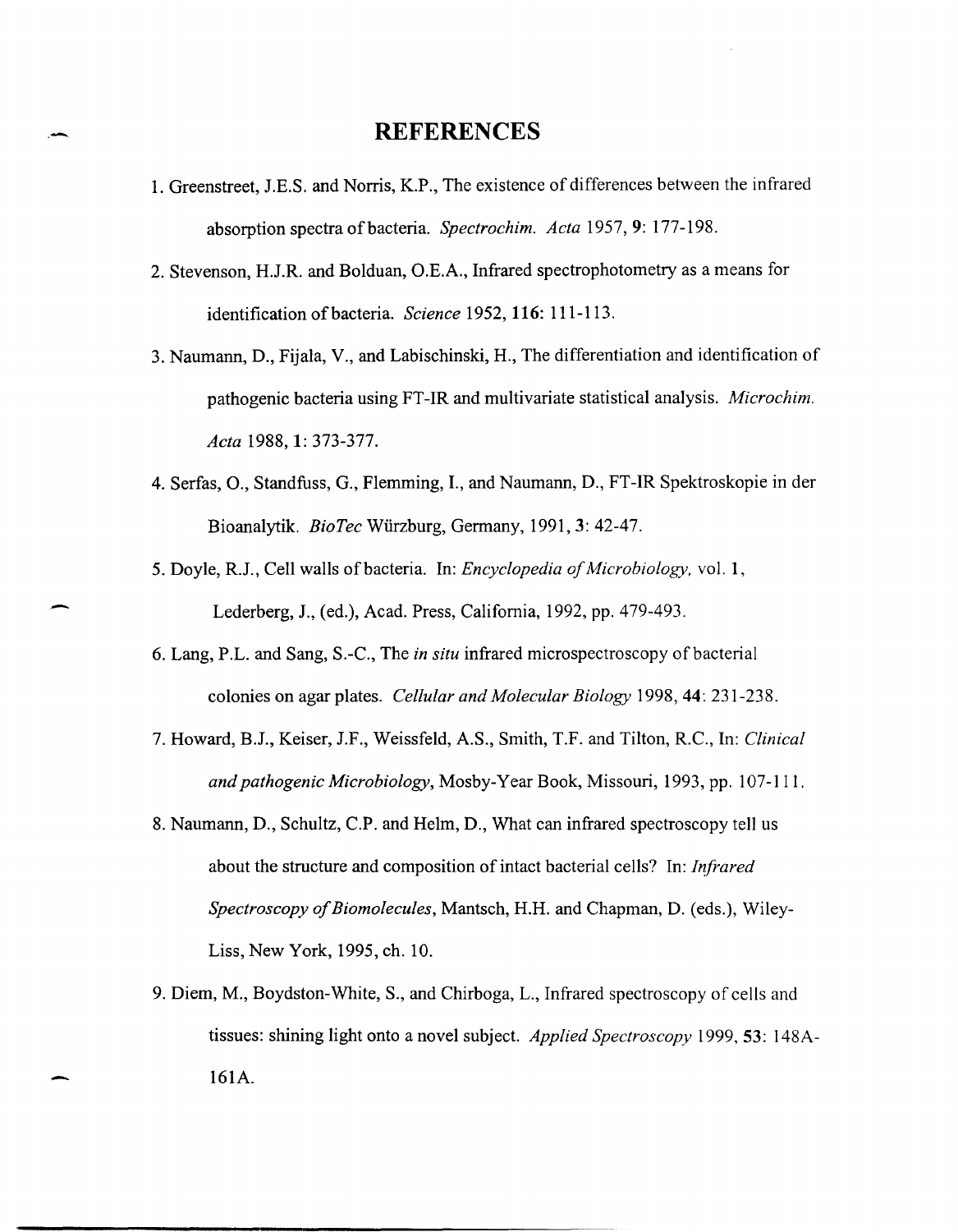

**Figure 1** Diagram of the three modes of the ATR objective and light paths through each. The three modes are: Survey mode (A), Contact mode (B), and ATR mode (C).

 $\sim$   $\sim$   $\sim$ 

 $\sim$   $\sim$   $\sim$ 

 $\overline{\phantom{0}}$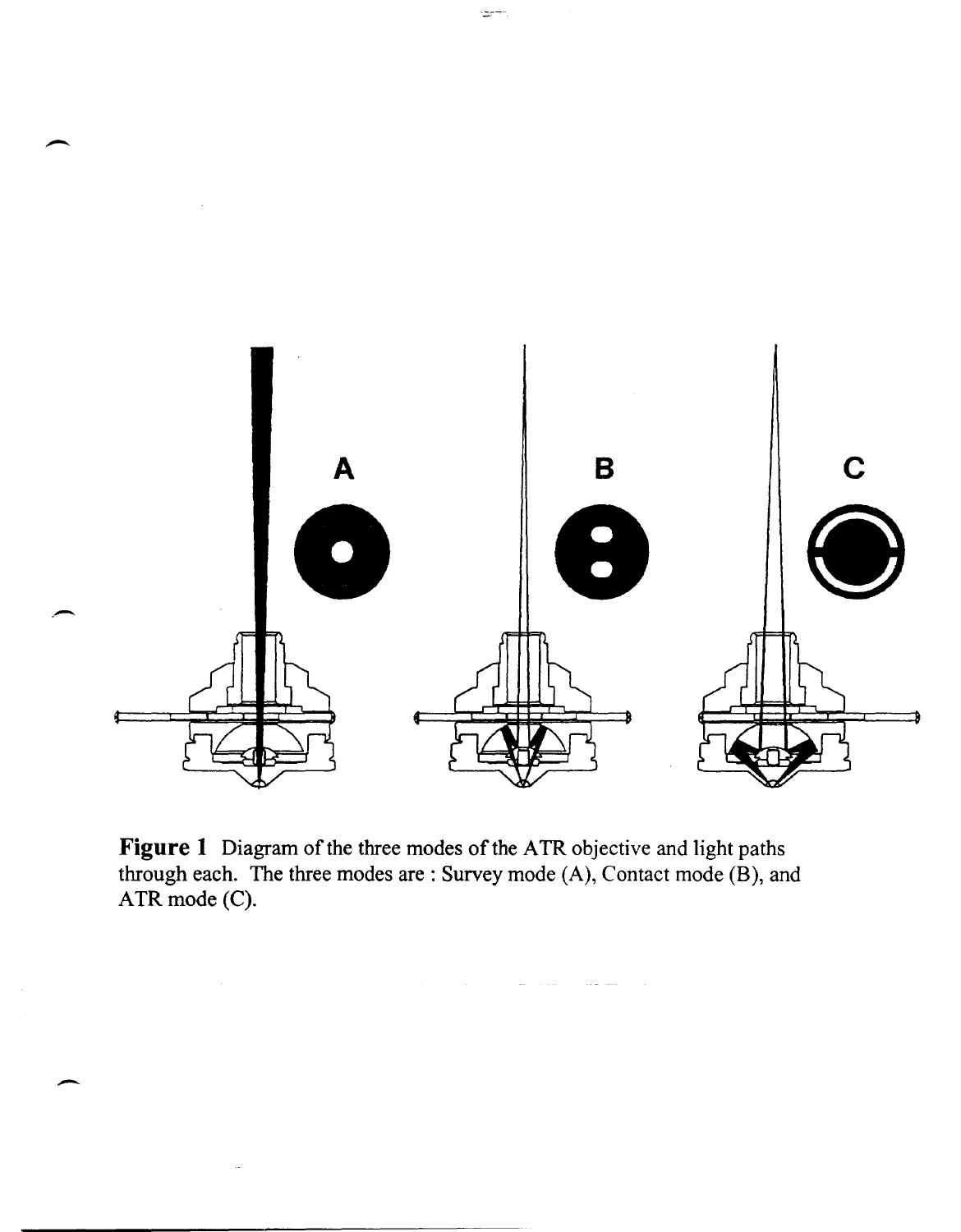

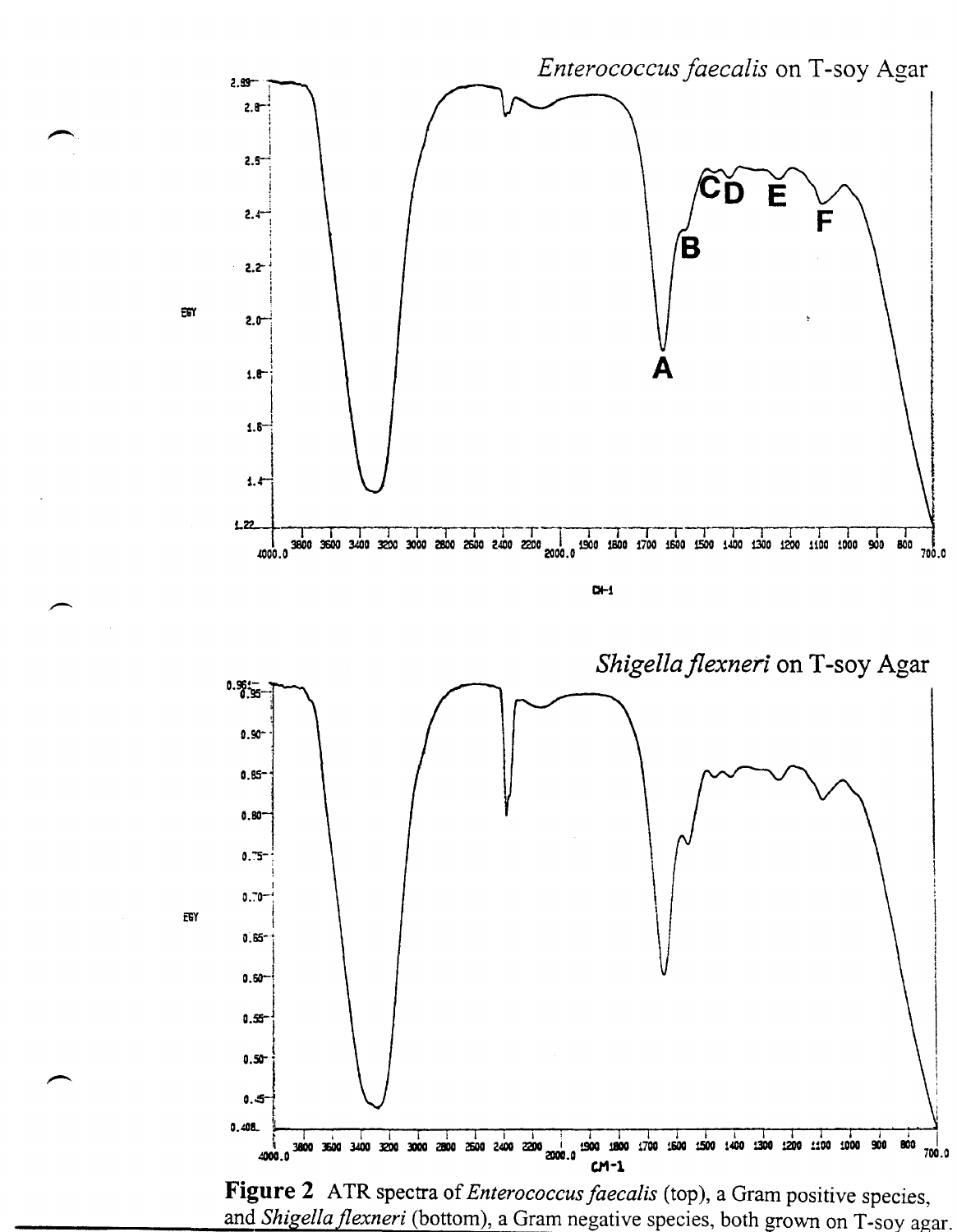## Table 1 ) and  $\overline{a}$  ( ) and ( ) and ( ) and ( ) and ( ) and ( ) and ( ) and ( ) and ( ) and ( ) and ( ) is defined as  $\overline{a}$  ( ) and ( ) and ( ) and ( ) and ( ) and ( ) and ( ) and ( ) and ( ) and ( ) and ( ) and ( ) and ( ) **Comparison of Band Frequencies**

Band A Band B Band C Band D Band E Band F Enterococcus Specular 1639.6 1552.0 1454.9 1402.9 1236.0 1082.8 faecalis **Shigella** flexneri ATR 1639.4 1559.9 1458.0 1404.4 1233.2 1080.2 Specular 1634.2 1544.7 1454.3 1400.3 1241.1 1084.5 ATR 1639.6 1552.7 1459.0 1403.0 1235.6 1083.2

)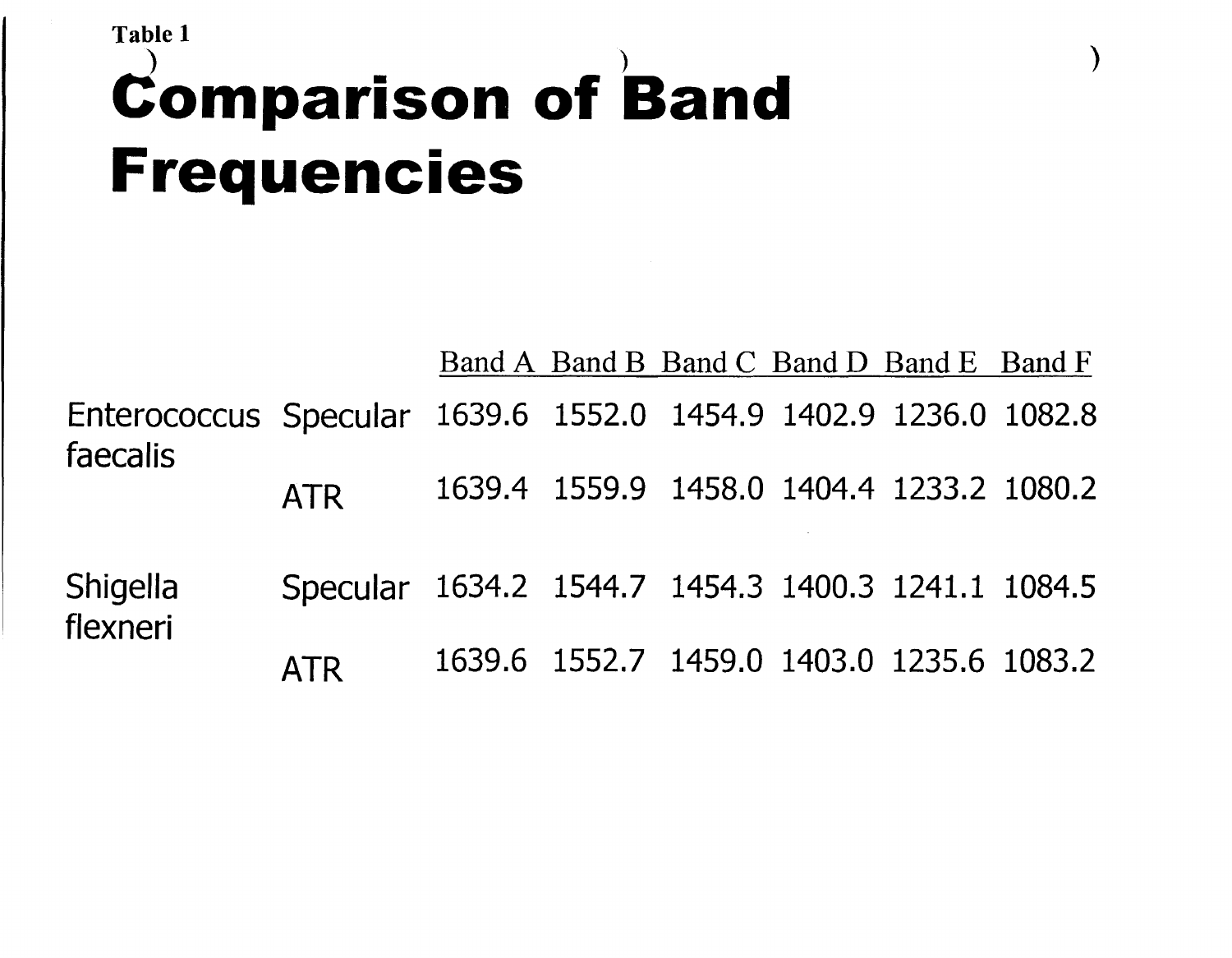| <b>Bacillus</b> cereus<br>.77<br><b>Bacillus megatherium</b><br>1.2<br><b>Bacillus subtilis</b><br>.68<br>Corynebacterium pseudodiptheriticum<br>.21<br>Enterococcus faecalis<br>.35<br>Staphylococcus aureus<br>1.1<br>Staphylococcus epidermidis<br>1.2<br>Staphylococcus saprophyticus<br>1.3<br>Citrobacter freundii<br>$-0.89$<br>$-1$<br>Enterobacter aerogenes<br>$-1.1$<br>$-1$<br>Enterobacter agglomerans<br>$-1.0$<br>$-1$<br>Enterobacter cloacae<br>$-0.74$<br>$-1$<br>Edwardsiella tarda<br>$-1$<br>$-0.84$<br>Escherichia coli<br>$-1$<br>$-1.2$<br>Klebsiella pneumoniae<br>$-1$<br>$-0.57$<br>Proteus mirabilis<br>$-1$<br>$-0.93$<br>Proteus morgani<br>$-1$<br>$-0.70$<br>Proteus vulgaris<br>$-1$<br>$-1.2$<br>Proteus inconstans<br>$-1$<br>$-0.87$<br>Providencia rettgeri<br>$-1$<br>$-1.2$<br>Pseudomonas aeruginosa<br>$-1$<br>$-1.0$<br>Salmonella arizonae<br>$-1$<br>$-0.88$<br>Salmonella indiana<br>$-1$<br>$-0.86$<br>Salmonella typhi<br>$-1$<br>$-0.81$<br>Salmonella typhimurium<br>$-0.97$<br>$-1$<br>Serratia liquifaciens<br>$-1$<br>$-1.2$<br>Serratia marcescens<br>$-1$<br>$-0.66$<br>Shigella boydii<br>-1<br>$-0.99$<br>Shigella dysenteriae<br>$-1$<br>$-0.85$<br>Shigella flexneri<br>$-1$<br>$-1.0$<br>Shigella sonnei<br>$-1$<br>$-1.3$ | Bacteria Species | Actual Gram Stain | Predicted Gram Stain |
|---------------------------------------------------------------------------------------------------------------------------------------------------------------------------------------------------------------------------------------------------------------------------------------------------------------------------------------------------------------------------------------------------------------------------------------------------------------------------------------------------------------------------------------------------------------------------------------------------------------------------------------------------------------------------------------------------------------------------------------------------------------------------------------------------------------------------------------------------------------------------------------------------------------------------------------------------------------------------------------------------------------------------------------------------------------------------------------------------------------------------------------------------------------------------------------------------------------------------------------------------------------------------------------|------------------|-------------------|----------------------|
|                                                                                                                                                                                                                                                                                                                                                                                                                                                                                                                                                                                                                                                                                                                                                                                                                                                                                                                                                                                                                                                                                                                                                                                                                                                                                       |                  |                   |                      |
|                                                                                                                                                                                                                                                                                                                                                                                                                                                                                                                                                                                                                                                                                                                                                                                                                                                                                                                                                                                                                                                                                                                                                                                                                                                                                       |                  |                   |                      |
|                                                                                                                                                                                                                                                                                                                                                                                                                                                                                                                                                                                                                                                                                                                                                                                                                                                                                                                                                                                                                                                                                                                                                                                                                                                                                       |                  |                   |                      |
|                                                                                                                                                                                                                                                                                                                                                                                                                                                                                                                                                                                                                                                                                                                                                                                                                                                                                                                                                                                                                                                                                                                                                                                                                                                                                       |                  |                   |                      |
|                                                                                                                                                                                                                                                                                                                                                                                                                                                                                                                                                                                                                                                                                                                                                                                                                                                                                                                                                                                                                                                                                                                                                                                                                                                                                       |                  |                   |                      |
|                                                                                                                                                                                                                                                                                                                                                                                                                                                                                                                                                                                                                                                                                                                                                                                                                                                                                                                                                                                                                                                                                                                                                                                                                                                                                       |                  |                   |                      |
|                                                                                                                                                                                                                                                                                                                                                                                                                                                                                                                                                                                                                                                                                                                                                                                                                                                                                                                                                                                                                                                                                                                                                                                                                                                                                       |                  |                   |                      |
|                                                                                                                                                                                                                                                                                                                                                                                                                                                                                                                                                                                                                                                                                                                                                                                                                                                                                                                                                                                                                                                                                                                                                                                                                                                                                       |                  |                   |                      |
|                                                                                                                                                                                                                                                                                                                                                                                                                                                                                                                                                                                                                                                                                                                                                                                                                                                                                                                                                                                                                                                                                                                                                                                                                                                                                       |                  |                   |                      |
|                                                                                                                                                                                                                                                                                                                                                                                                                                                                                                                                                                                                                                                                                                                                                                                                                                                                                                                                                                                                                                                                                                                                                                                                                                                                                       |                  |                   |                      |
|                                                                                                                                                                                                                                                                                                                                                                                                                                                                                                                                                                                                                                                                                                                                                                                                                                                                                                                                                                                                                                                                                                                                                                                                                                                                                       |                  |                   |                      |
|                                                                                                                                                                                                                                                                                                                                                                                                                                                                                                                                                                                                                                                                                                                                                                                                                                                                                                                                                                                                                                                                                                                                                                                                                                                                                       |                  |                   |                      |
|                                                                                                                                                                                                                                                                                                                                                                                                                                                                                                                                                                                                                                                                                                                                                                                                                                                                                                                                                                                                                                                                                                                                                                                                                                                                                       |                  |                   |                      |
|                                                                                                                                                                                                                                                                                                                                                                                                                                                                                                                                                                                                                                                                                                                                                                                                                                                                                                                                                                                                                                                                                                                                                                                                                                                                                       |                  |                   |                      |
|                                                                                                                                                                                                                                                                                                                                                                                                                                                                                                                                                                                                                                                                                                                                                                                                                                                                                                                                                                                                                                                                                                                                                                                                                                                                                       |                  |                   |                      |
|                                                                                                                                                                                                                                                                                                                                                                                                                                                                                                                                                                                                                                                                                                                                                                                                                                                                                                                                                                                                                                                                                                                                                                                                                                                                                       |                  |                   |                      |
|                                                                                                                                                                                                                                                                                                                                                                                                                                                                                                                                                                                                                                                                                                                                                                                                                                                                                                                                                                                                                                                                                                                                                                                                                                                                                       |                  |                   |                      |
|                                                                                                                                                                                                                                                                                                                                                                                                                                                                                                                                                                                                                                                                                                                                                                                                                                                                                                                                                                                                                                                                                                                                                                                                                                                                                       |                  |                   |                      |
|                                                                                                                                                                                                                                                                                                                                                                                                                                                                                                                                                                                                                                                                                                                                                                                                                                                                                                                                                                                                                                                                                                                                                                                                                                                                                       |                  |                   |                      |
|                                                                                                                                                                                                                                                                                                                                                                                                                                                                                                                                                                                                                                                                                                                                                                                                                                                                                                                                                                                                                                                                                                                                                                                                                                                                                       |                  |                   |                      |
|                                                                                                                                                                                                                                                                                                                                                                                                                                                                                                                                                                                                                                                                                                                                                                                                                                                                                                                                                                                                                                                                                                                                                                                                                                                                                       |                  |                   |                      |
|                                                                                                                                                                                                                                                                                                                                                                                                                                                                                                                                                                                                                                                                                                                                                                                                                                                                                                                                                                                                                                                                                                                                                                                                                                                                                       |                  |                   |                      |
|                                                                                                                                                                                                                                                                                                                                                                                                                                                                                                                                                                                                                                                                                                                                                                                                                                                                                                                                                                                                                                                                                                                                                                                                                                                                                       |                  |                   |                      |
|                                                                                                                                                                                                                                                                                                                                                                                                                                                                                                                                                                                                                                                                                                                                                                                                                                                                                                                                                                                                                                                                                                                                                                                                                                                                                       |                  |                   |                      |
|                                                                                                                                                                                                                                                                                                                                                                                                                                                                                                                                                                                                                                                                                                                                                                                                                                                                                                                                                                                                                                                                                                                                                                                                                                                                                       |                  |                   |                      |
|                                                                                                                                                                                                                                                                                                                                                                                                                                                                                                                                                                                                                                                                                                                                                                                                                                                                                                                                                                                                                                                                                                                                                                                                                                                                                       |                  |                   |                      |
|                                                                                                                                                                                                                                                                                                                                                                                                                                                                                                                                                                                                                                                                                                                                                                                                                                                                                                                                                                                                                                                                                                                                                                                                                                                                                       |                  |                   |                      |
|                                                                                                                                                                                                                                                                                                                                                                                                                                                                                                                                                                                                                                                                                                                                                                                                                                                                                                                                                                                                                                                                                                                                                                                                                                                                                       |                  |                   |                      |
|                                                                                                                                                                                                                                                                                                                                                                                                                                                                                                                                                                                                                                                                                                                                                                                                                                                                                                                                                                                                                                                                                                                                                                                                                                                                                       |                  |                   |                      |
|                                                                                                                                                                                                                                                                                                                                                                                                                                                                                                                                                                                                                                                                                                                                                                                                                                                                                                                                                                                                                                                                                                                                                                                                                                                                                       |                  |                   |                      |
|                                                                                                                                                                                                                                                                                                                                                                                                                                                                                                                                                                                                                                                                                                                                                                                                                                                                                                                                                                                                                                                                                                                                                                                                                                                                                       |                  |                   |                      |

- **Table** 2 *Gram Stain Predictions*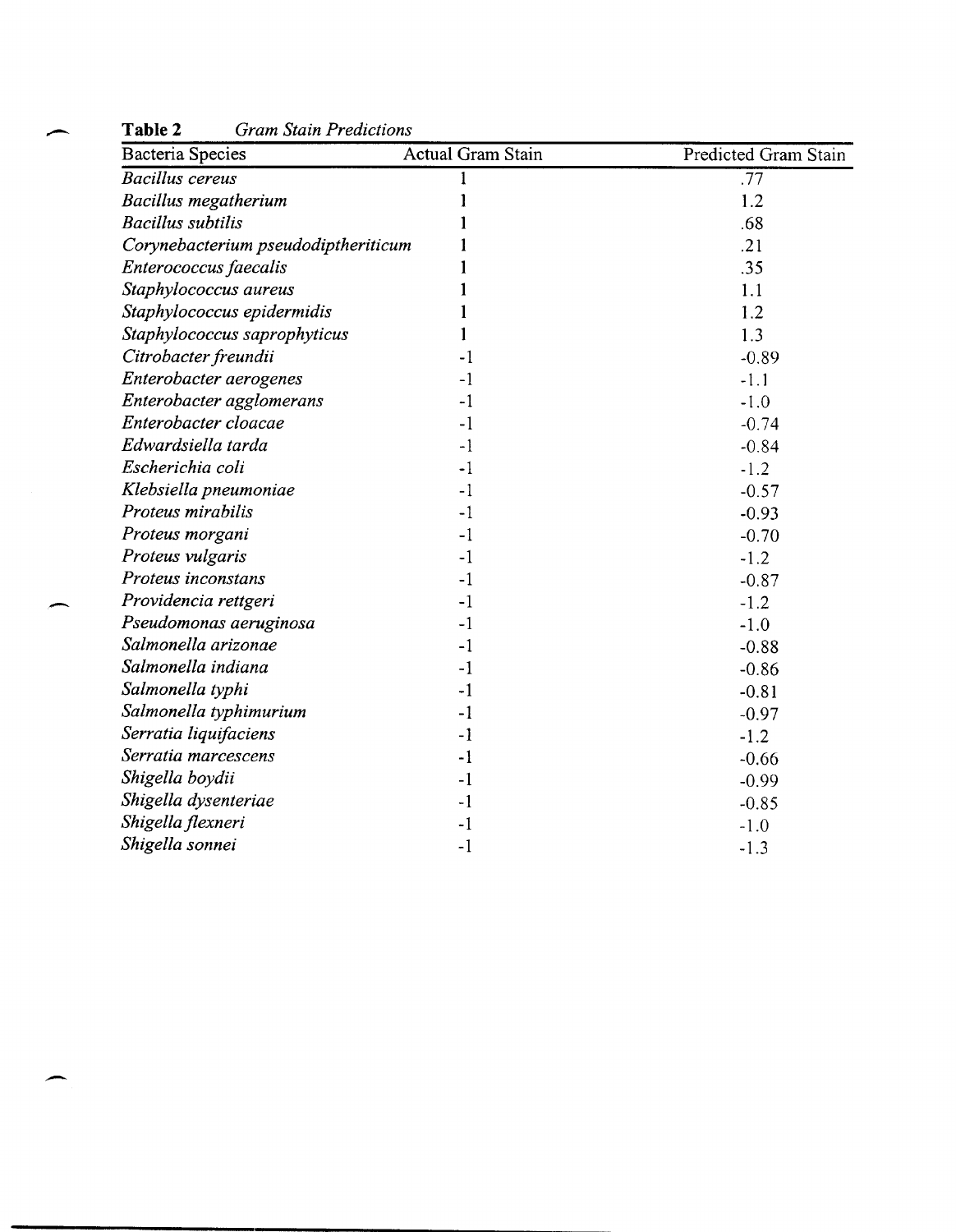

# **Gram Variability Studies**

|                           | Day $1$ | Day 2   | Day 3   |
|---------------------------|---------|---------|---------|
| <b>Bacillus</b><br>cereus | 1.10    | .21     | $-1.30$ |
| Staph.<br>epidermidis     | 1.3     | $-0.05$ | $-1.60$ |

All gram positive species went from positive values to negative values after three days of incubation.

)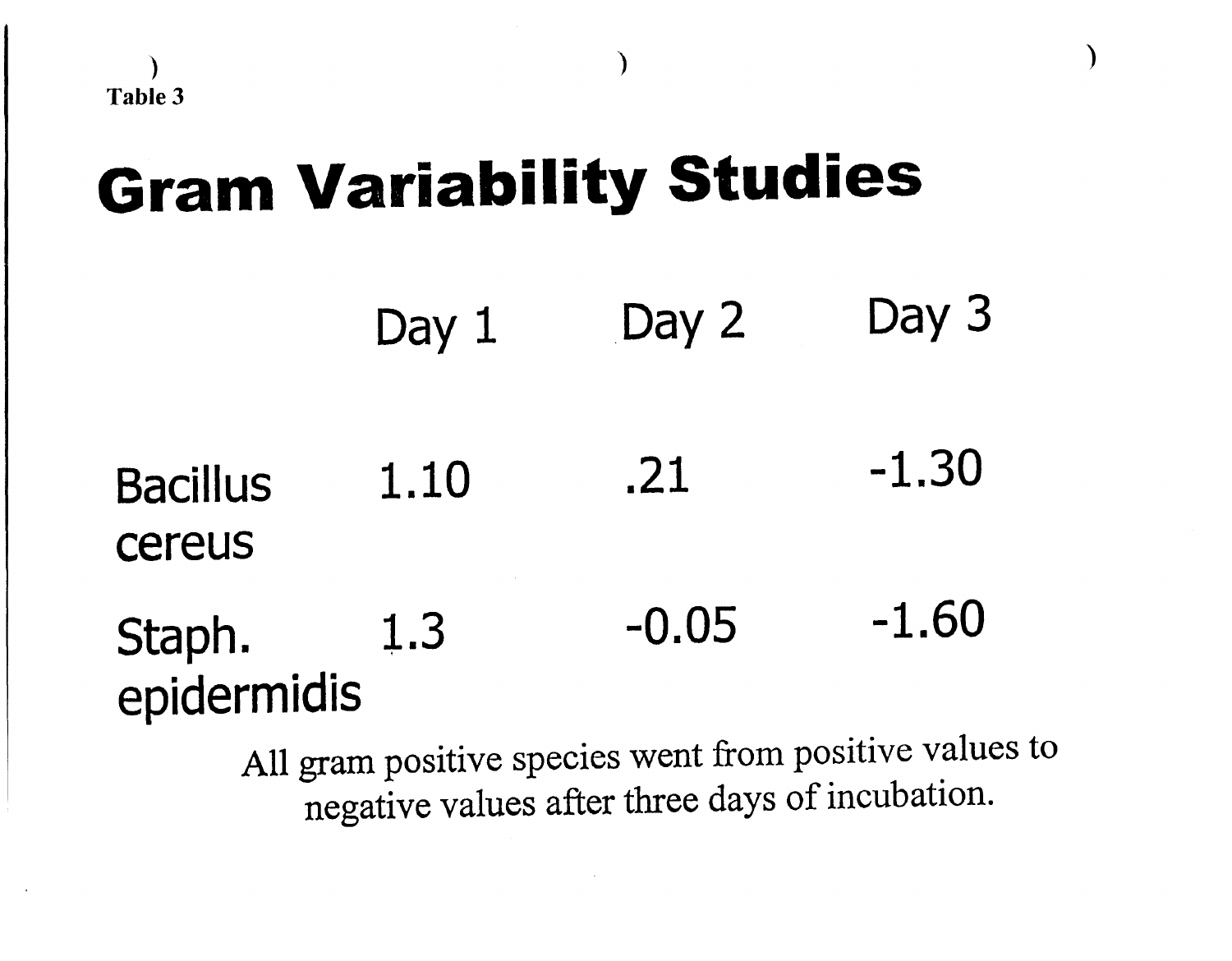| <b>Bacteria Species</b>                       | <b>Actual Gram Stain</b> | Predicted Gram Stain |
|-----------------------------------------------|--------------------------|----------------------|
| <b>Bacillus</b> cereus                        |                          | .69                  |
| <b>Bacillus megatherium</b>                   |                          | 1.1                  |
| <b>Bacillus</b> subtilis                      |                          | .98                  |
| Corynebacterium pseudodiptheriticum           |                          | .31                  |
| Enterococcus faecalis                         |                          | .30                  |
| Staphylococcus aureus                         |                          | 1.3                  |
| Staphylococcus epidermidis                    |                          | .75                  |
| Staphylococcus saprophyticus                  |                          | 1.3                  |
| Citrobacter freundii                          | $-1$                     | $-1.0$               |
| Enterobacter aerogenes                        | $-1$                     | $-1.2$               |
| Enterobacter agglomerans                      | $-1$                     | $-1.1$               |
| Enterobacter cloacae                          | $-1$                     | $-.83$               |
| Edwardsiella tarda                            | $-1$                     | $-0.89$              |
| Escherichia coli                              | $-1$                     | $-1.2$               |
| Klebsiella pneumoniae                         | $-1$                     | $-.78$               |
| Proteus mirabilis                             | $-1$                     | $-.76$               |
| Proteus morgani                               | $-1$                     | $-73$                |
| Proteus vulgaris                              | $-1$                     | $-1.2$               |
| Proteus inconstans                            | $-1$                     | $-75$                |
| Providencia rettgeri                          | $-1$                     | $-1.2$               |
| Pseudomonas aeruginosa                        | $-1$                     | $-.86$               |
| Salmonella arizonae                           | $-1$                     | $-.93$               |
| Salmonella indiana                            | $-1$                     | $-.98$               |
| Salmonella typhi                              | $-1$                     | $-.92$               |
| Salmonella typhimurium                        | $-1$                     | $-1.1$               |
| Serratia liquifaciens                         | $-1$                     | $-1.2$               |
| Serratia marcescens                           | $-1$                     | $-.71$               |
| Shigella boydii                               | -1                       | $-.74$               |
| Shigella dysenteriae                          | $-1$                     | $-.95$               |
| Shigella flexneri                             | $-1$                     |                      |
| Shigella sonnei                               | $-1$                     | $-0.99$              |
| Yersinia spp.                                 | $-1$                     | $-1.4$               |
| Salmonella tennessee                          | $-1$                     | $-1.1$               |
| Salmonella pullorum                           | $-1$                     | $-1.2$               |
|                                               |                          | $-.87$               |
| Salmonella paratyphi                          | -1                       | $-.76$               |
| Salmonella gallinarum<br>Pseudomonas stutzeri | $-1$                     | $-.95$               |
|                                               | $-1$                     | $-0.95$              |
| Pseudomonas putrefaciens                      | -1                       | $-1.0$               |
| Pseudomonas pseudoalcaligenes                 | $-1$                     | $-.76$               |
| Pasteurella multocida                         | $-1$                     | $-1.3$               |
| Moraxella osloeusis                           | $-1$                     | $-1.0$               |
| Klebsiella spp.                               | $-1$                     | $-.75$               |
| Enterobacter hafnia                           | $-1$                     | $-.98$               |
| Citrobacter diversus                          | $-1$                     | $-.94$               |

**Table 4** *Gram Stain Prediction*